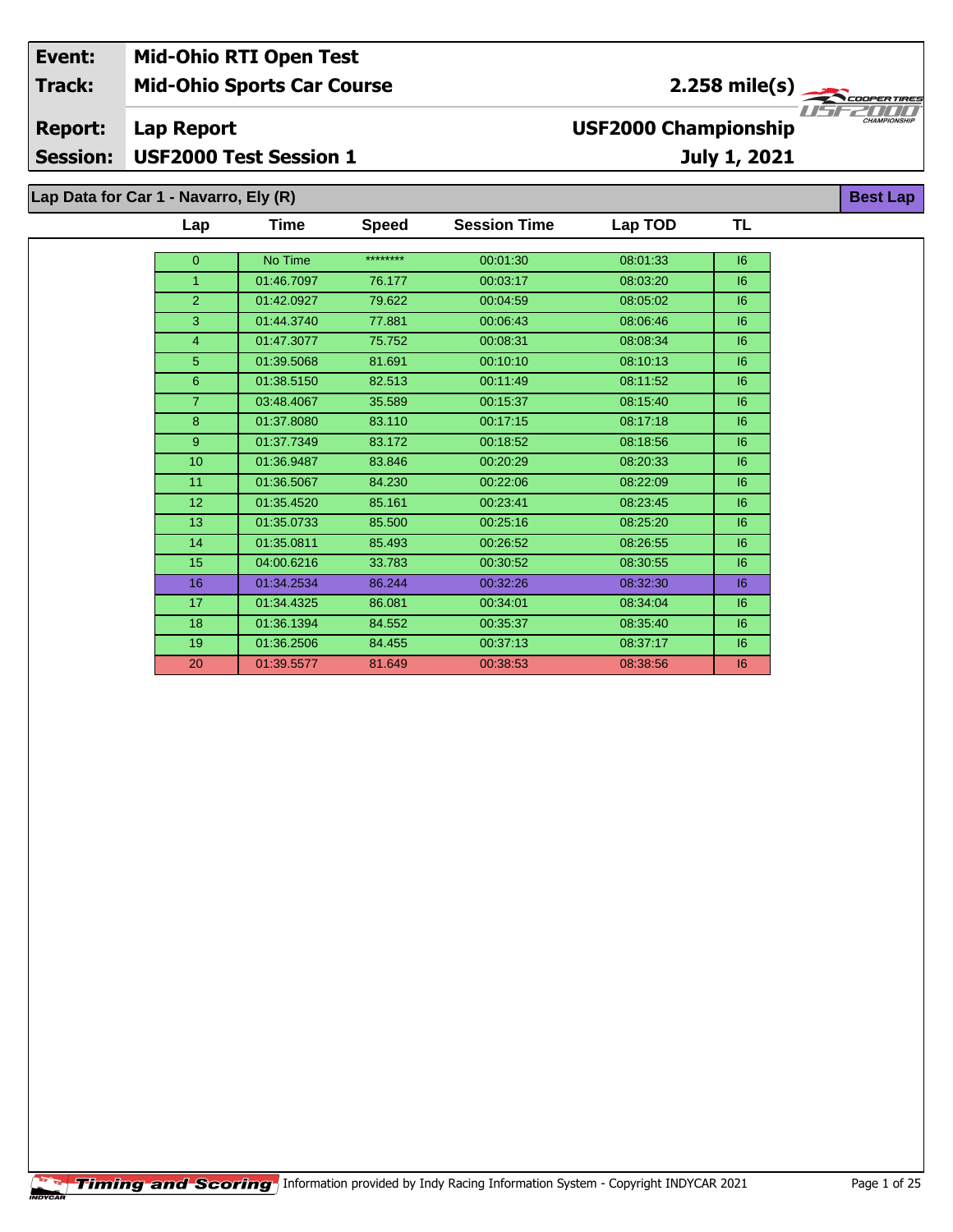| Event:          | <b>Mid-Ohio RTI Open Test</b>     |                                                                         |
|-----------------|-----------------------------------|-------------------------------------------------------------------------|
| <b>Track:</b>   | <b>Mid-Ohio Sports Car Course</b> | $2.258 \text{ mile(s)}$                                                 |
| <b>Report:</b>  | Lap Report                        | 1151 221 11 11 11<br><b>CHAMPIONSHIP</b><br><b>USF2000 Championship</b> |
| <b>Session:</b> | <b>USF2000 Test Session 1</b>     | July 1, 2021                                                            |

**Lap Data for Car 10 - Siegel, Nolan**

| Lap | <b>Time</b> | <b>Speed</b> | <b>Session Time</b> | Lap TOD  |    |
|-----|-------------|--------------|---------------------|----------|----|
| 0   | No Time     | ********     | 00:01:58            | 08:02:01 | 16 |
|     | 02:04.5758  | 65.252       | 00:04:03            | 08:04:06 | 16 |
| 2   | 01:56.5905  | 69.721       | 00:05:59            | 08:06:03 | 16 |
| 3   | 01:53.9620  | 71.329       | 00:07:53            | 08:07:57 | 6  |
| 4   | 01:50.2068  | 73.760       | 00:09:44            | 08:09:47 | 16 |
| 5   | 01:54.5057  | 70.990       | 00:11:38            | 08:11:41 | 6  |
| 6   | 01:43.6273  | 78.443       | 00:13:22            | 08:13:25 | 16 |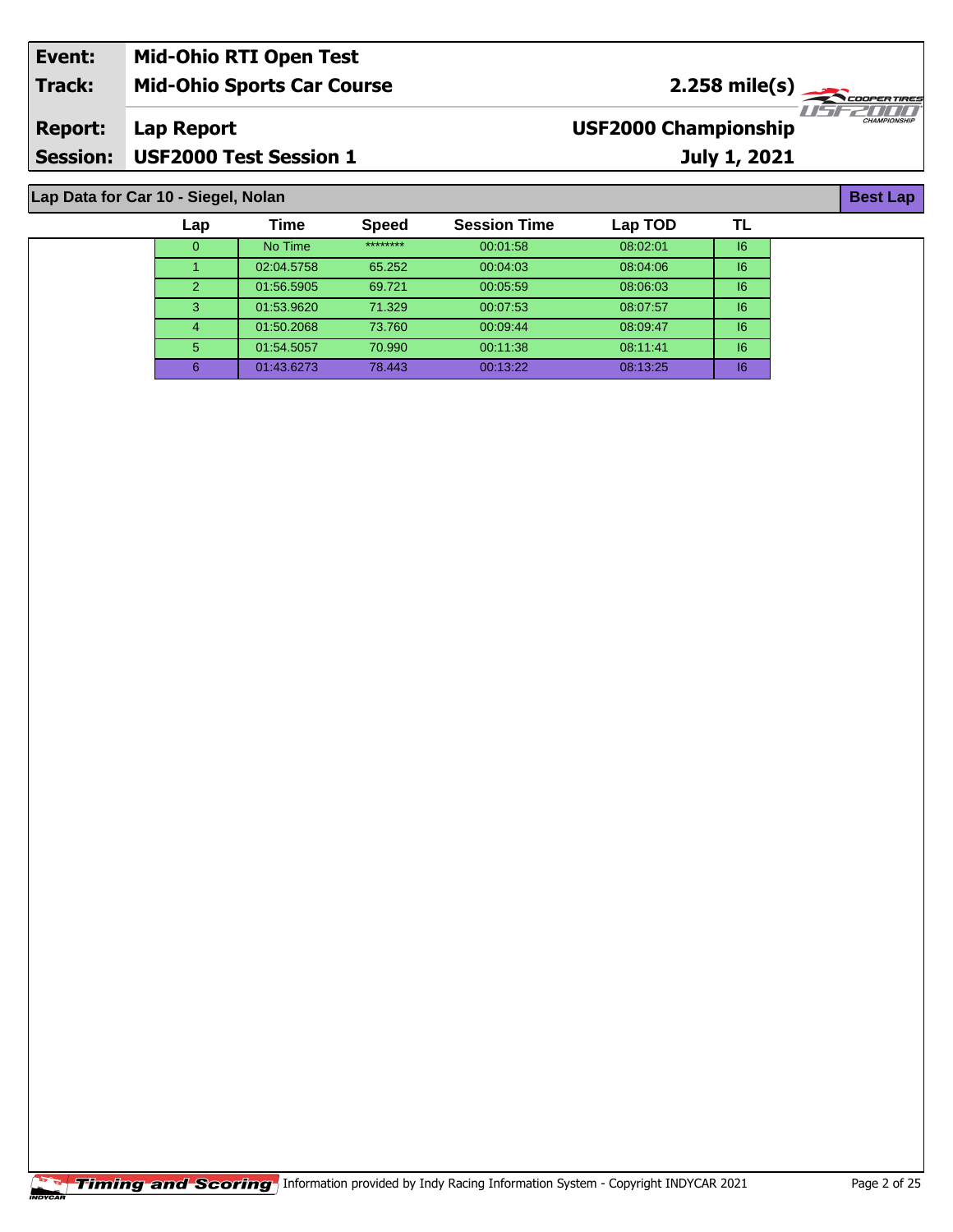| Event:          | <b>Mid-Ohio RTI Open Test</b>     |                                                    |
|-----------------|-----------------------------------|----------------------------------------------------|
| Track:          | <b>Mid-Ohio Sports Car Course</b> | $2.258 \text{ mile(s)}$                            |
| <b>Report:</b>  | <b>Lap Report</b>                 | <b>CHAMPIONSHIP</b><br><b>USF2000 Championship</b> |
| <b>Session:</b> | <b>USF2000 Test Session 1</b>     | July 1, 2021                                       |

## **Lap Data for Car 11 - Campbell, Prescott**

| Lap | Time       | <b>Speed</b> | <b>Session Time</b> | Lap TOD  |    |
|-----|------------|--------------|---------------------|----------|----|
| 0   | No Time    | ********     | 00:03:47            | 08:03:50 | 6  |
|     | 01:40.8297 | 80.619       | 00:05:28            | 08:05:31 | 6  |
| 2   | 01:37.5489 | 83.331       | 00:07:06            | 08:07:09 | 16 |
| 3   | 01:36.9308 | 83.862       | 00:08:42            | 08:08:46 | 16 |
|     | 01:40.6220 | 80.786       | 00:10:23            | 08:10:26 | 16 |
| 5   | 01:53.3234 | 71.731       | 00:12:16            | 08:12:20 | 16 |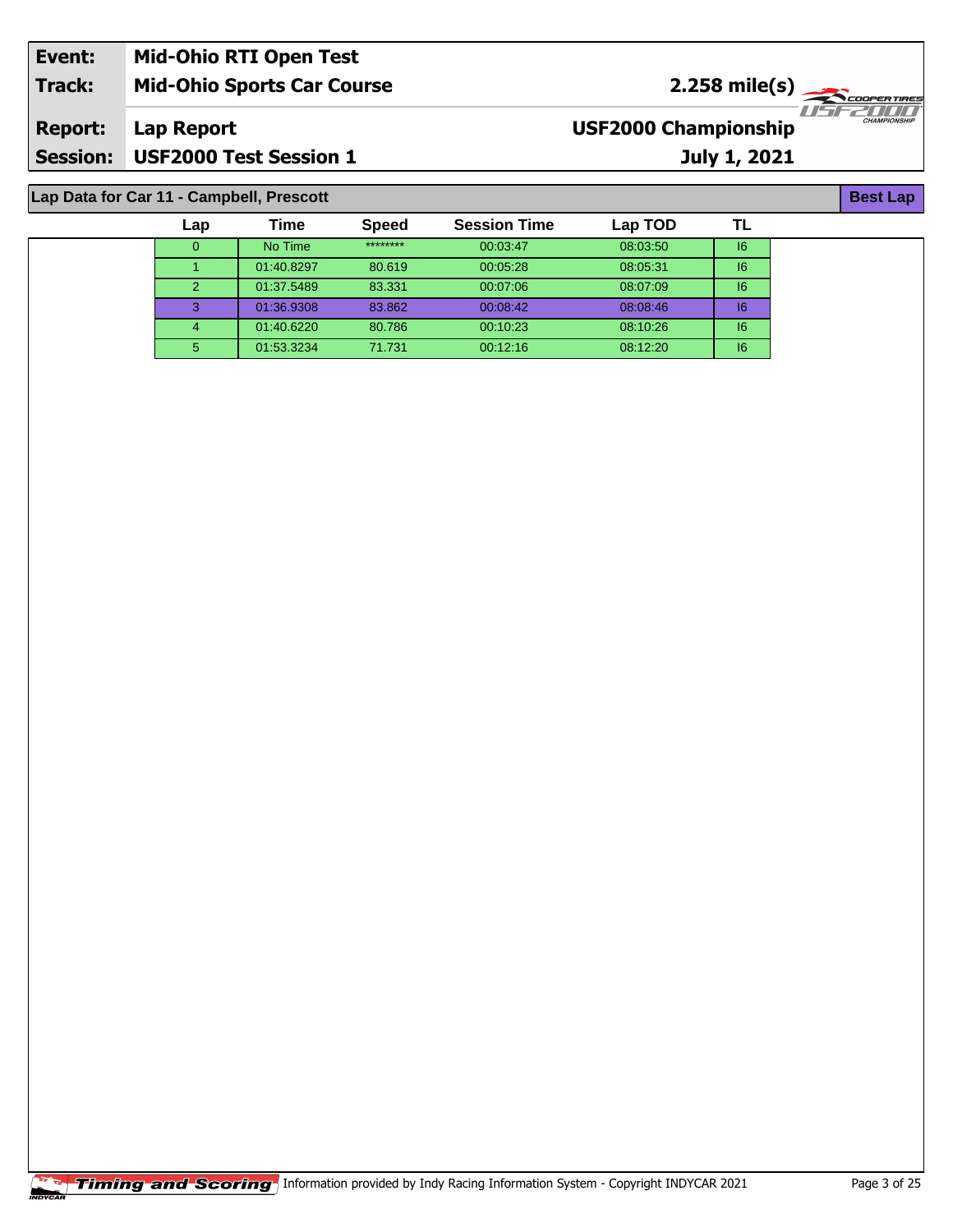| Event:          | <b>Mid-Ohio RTI Open Test</b>     |                                                                          |  |
|-----------------|-----------------------------------|--------------------------------------------------------------------------|--|
| Track:          | <b>Mid-Ohio Sports Car Course</b> | $2.258$ mile(s)                                                          |  |
| <b>Report:</b>  | Lap Report                        | 77 227 77 77 77 77<br><b>CHAMPIONSHIP</b><br><b>USF2000 Championship</b> |  |
| <b>Session:</b> | <b>USF2000 Test Session 1</b>     | <b>July 1, 2021</b>                                                      |  |

**Lap Data for Car 12 - Porto, Kiko**

| Lap | Time       | <b>Speed</b> | <b>Session Time</b> | Lap TOD  |    |
|-----|------------|--------------|---------------------|----------|----|
|     | No Time    | ********     | 00:07:52            | 08:07:56 | 6  |
|     | 01:38.6562 | 82.395       | 00:09:31            | 08:09:34 | 6  |
|     | 01:37.3231 | 83.524       | 00:11:08            | 08:11:12 | 16 |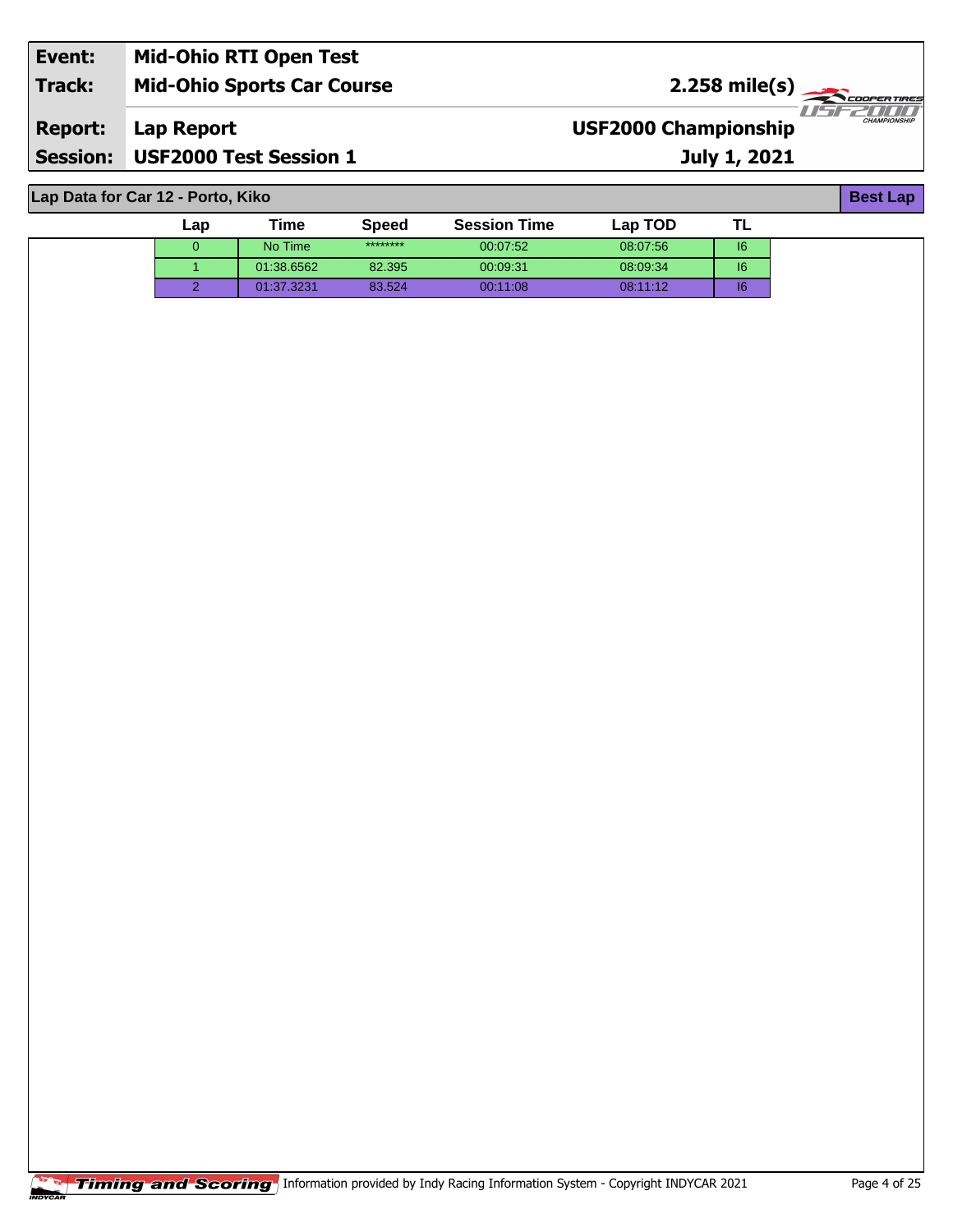| Event:         | <b>Mid-Ohio RTI Open Test</b>           |                             |                     |
|----------------|-----------------------------------------|-----------------------------|---------------------|
| <b>Track:</b>  | <b>Mid-Ohio Sports Car Course</b>       | $2.258$ mile(s)             |                     |
| <b>Report:</b> | Lap Report                              | <b>USF2000 Championship</b> | <b>CHAMPIONSHIP</b> |
|                | Session: USF2000 Test Session 1         | <b>July 1, 2021</b>         |                     |
|                | Lap Data for Car 16 - Vaccaro, Kent (R) |                             | <b>Best Lap</b>     |

| Time<br>TL<br><b>Speed</b><br><b>Session Time</b><br>Lap TOD<br>Lap<br>********<br>No Time<br>08:22:56<br> 6<br>00:22:52<br>$\overline{0}$<br> 6<br>01:50.4615<br>73.589<br>08:24:46<br>00:24:43<br>76.541<br>01:46.2018<br>08:26:32<br> 6<br>00:26:29<br>$\overline{2}$<br>3<br>77.430<br> 6<br>01:44.9825<br>00:28:14<br>08:28:17<br>72.944<br>08:30:09<br>01:51.4396<br>00:30:06<br>16<br>4<br>5<br> 6<br>79.988<br>01:41.6252<br>08:31:50<br>00.31.47<br>81.870<br>08:33:30<br>00:33:26<br> 6<br>6<br>01:39.2887<br> 6<br>01:39.3852<br>81.791<br>00:35:06<br>08:35:09<br>8<br>01:39.4772<br>81.715<br>08:36:49<br> 6<br>00:36:45<br>82.214<br> 6<br>9<br>01:38.8742<br>00:38:24<br>08:38:28 |  |  |  |  |
|--------------------------------------------------------------------------------------------------------------------------------------------------------------------------------------------------------------------------------------------------------------------------------------------------------------------------------------------------------------------------------------------------------------------------------------------------------------------------------------------------------------------------------------------------------------------------------------------------------------------------------------------------------------------------------------------------|--|--|--|--|
|                                                                                                                                                                                                                                                                                                                                                                                                                                                                                                                                                                                                                                                                                                  |  |  |  |  |
|                                                                                                                                                                                                                                                                                                                                                                                                                                                                                                                                                                                                                                                                                                  |  |  |  |  |
|                                                                                                                                                                                                                                                                                                                                                                                                                                                                                                                                                                                                                                                                                                  |  |  |  |  |
|                                                                                                                                                                                                                                                                                                                                                                                                                                                                                                                                                                                                                                                                                                  |  |  |  |  |
|                                                                                                                                                                                                                                                                                                                                                                                                                                                                                                                                                                                                                                                                                                  |  |  |  |  |
|                                                                                                                                                                                                                                                                                                                                                                                                                                                                                                                                                                                                                                                                                                  |  |  |  |  |
|                                                                                                                                                                                                                                                                                                                                                                                                                                                                                                                                                                                                                                                                                                  |  |  |  |  |
|                                                                                                                                                                                                                                                                                                                                                                                                                                                                                                                                                                                                                                                                                                  |  |  |  |  |
|                                                                                                                                                                                                                                                                                                                                                                                                                                                                                                                                                                                                                                                                                                  |  |  |  |  |
|                                                                                                                                                                                                                                                                                                                                                                                                                                                                                                                                                                                                                                                                                                  |  |  |  |  |
|                                                                                                                                                                                                                                                                                                                                                                                                                                                                                                                                                                                                                                                                                                  |  |  |  |  |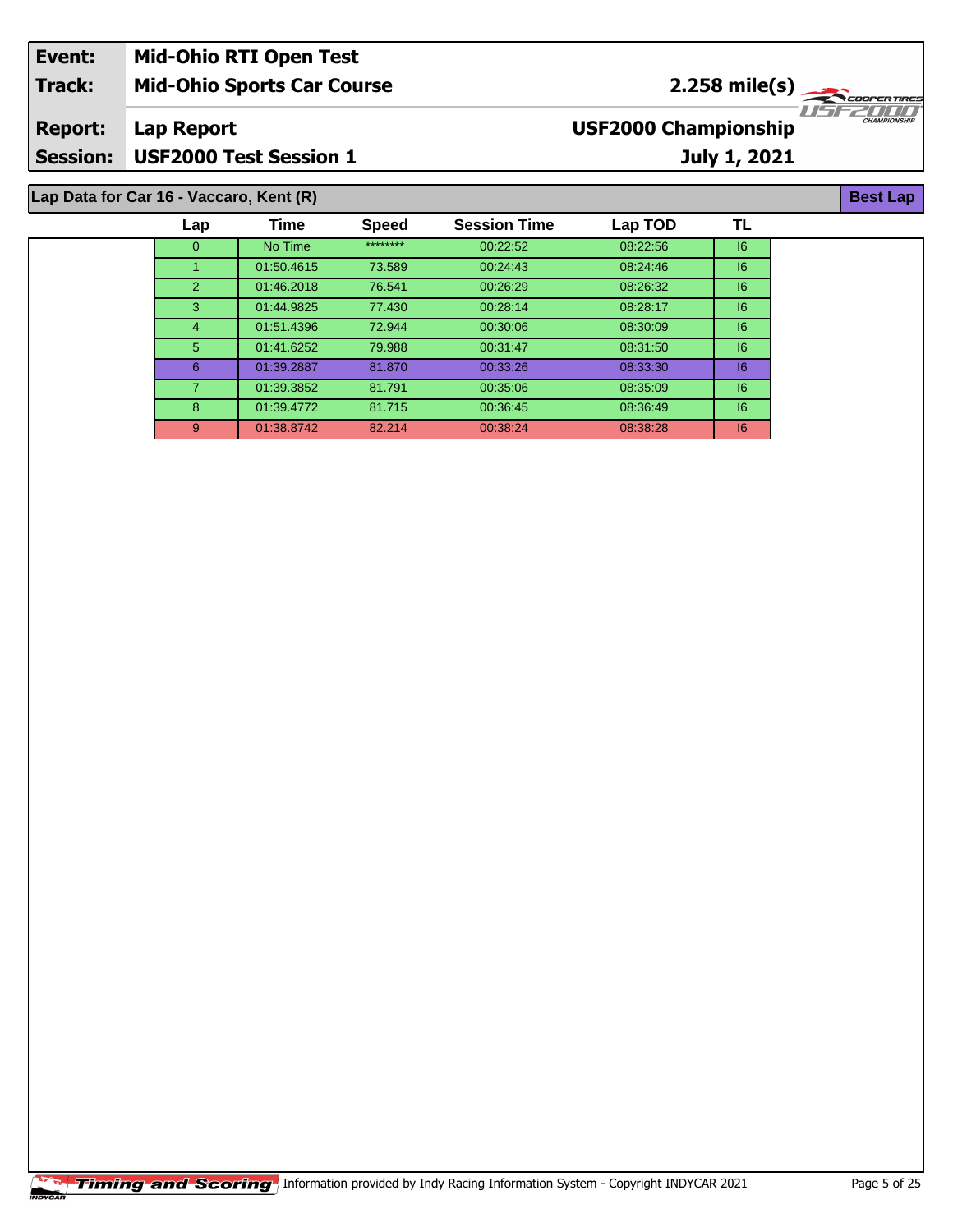| Event:<br><b>Track:</b>           |                                         | <b>Mid-Ohio RTI Open Test</b><br><b>Mid-Ohio Sports Car Course</b> |              |                     | 2.258 mile(s)<br>COOPER TIRES |              |                     |
|-----------------------------------|-----------------------------------------|--------------------------------------------------------------------|--------------|---------------------|-------------------------------|--------------|---------------------|
| <b>Report:</b><br><b>Session:</b> | Lap Report                              | <b>USF2000 Test Session 1</b>                                      |              |                     | <b>USF2000 Championship</b>   | July 1, 2021 | <b>CHAMPIONSHIP</b> |
|                                   | Lap Data for Car 2 - Nepveu, Thomas (R) |                                                                    |              |                     |                               |              | <b>Best Lap</b>     |
|                                   | Lap                                     | Time                                                               | <b>Speed</b> | <b>Session Time</b> | Lap TOD                       | TL           |                     |
|                                   | $\mathbf{0}$                            | No Time                                                            | ********     | 00:01:34            | 08:01:37                      | 6            |                     |
|                                   |                                         | 03:19.3640                                                         | 40.774       | 00:04:53            | 08:04:57                      | 6            |                     |
|                                   | 2                                       | 01:49.4890                                                         | 74.243       | 00:06:43            | 08:06:46                      | 16           |                     |
|                                   | 3                                       | 01:47.3310                                                         | 75.736       | 00:08:30            | 08:08:34                      | 16           |                     |
|                                   | 4                                       | 01:44.8529                                                         | 77.526       | 00:10:15            | 08:10:18                      | 6            |                     |
|                                   | 5                                       | 01:43.7679                                                         | 78.336       | 00:11:59            | 08:12:02                      | 6            |                     |
|                                   | 6                                       | 01:44.1678                                                         | 78.036       | 00:13:43            | 08:13:46                      | 6            |                     |
|                                   | 7                                       | 01:41.5322                                                         | 80.061       | 00:15:25            | 08:15:28                      | 6            |                     |

 01:39.4405 81.745 00:17:04 08:17:07 I6 01:40.0341 81.260 00:18:44 08:18:47 I6 01:41.0649 80.431 00:20:25 08:20:28 I6 11 03:21.7863 40.284 00:23:47 08:23:50 6 01:39.3544 81.816 00:25:26 08:25:30 I6 01:38.1260 82.840 00:27:04 08:27:08 I6 01:37.6032 83.284 00:28:42 08:28:45 I6 01:38.0664 82.891 00:30:20 08:30:23 I6 03:02.8479 44.457 00:33:23 08:33:26 I6 01:35.8878 84.774 00:34:59 08:35:02 I6 01:35.6151 85.016 00:36:34 08:36:38 I6 01:35.9788 84.694 00:38:10 08:38:14 I6 01:47.8856 75.346 00:39:58 08:40:02 I6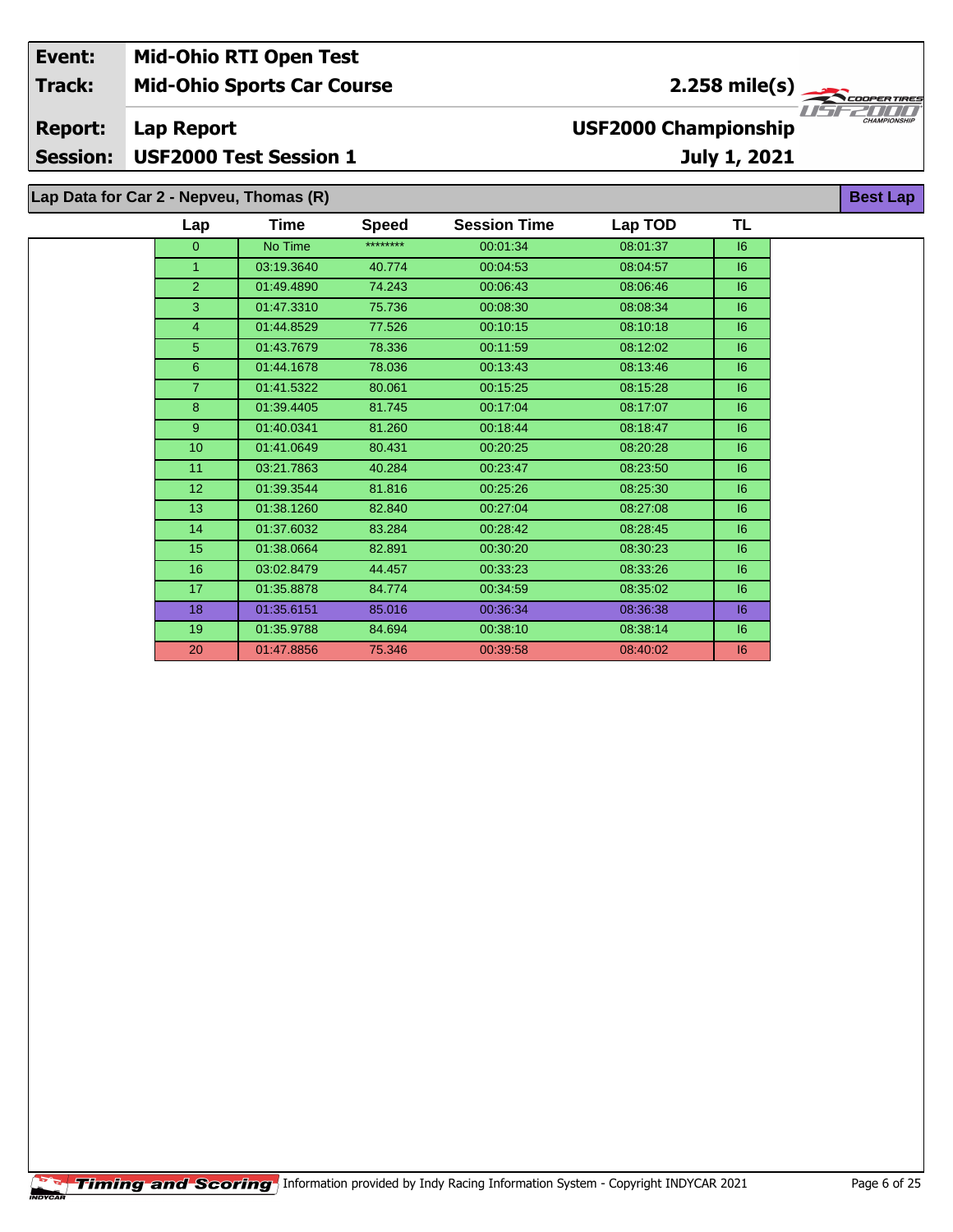| Event:                                 | <b>Mid-Ohio RTI Open Test</b>     |      |              |                     |                             |                                        |                     |
|----------------------------------------|-----------------------------------|------|--------------|---------------------|-----------------------------|----------------------------------------|---------------------|
| <b>Track:</b>                          | <b>Mid-Ohio Sports Car Course</b> |      |              |                     |                             | 2.258 mile(s) $\overline{\phantom{a}}$ | <b>COOPERTIRES</b>  |
| <b>Report:</b>                         | Lap Report                        |      |              |                     | <b>USF2000 Championship</b> |                                        | <b>CHAMPIONSHII</b> |
| <b>Session:</b>                        | <b>USF2000 Test Session 1</b>     |      |              |                     |                             | July 1, 2021                           |                     |
| Lap Data for Car 20 - Byrd, Nathan (R) |                                   |      |              |                     |                             |                                        | <b>Best Lap</b>     |
|                                        | Lap                               | Time | <b>Speed</b> | <b>Session Time</b> | Lap TOD                     | TL                                     |                     |

| $\overline{0}$  | No Time    | ******** | 00:04:46 | 08:04:50 | 6  |
|-----------------|------------|----------|----------|----------|----|
| 1.              | 01:56.0466 | 70.048   | 00:06:43 | 08:06:46 | 16 |
| $\overline{2}$  | 01:49.6119 | 74.160   | 00:08:32 | 08:08:35 | 6  |
| 3               | 01:46.2382 | 76.515   | 00:10:18 | 08:10:22 | 6  |
| 4               | 01:46.3845 | 76.410   | 00:12:05 | 08:12:08 | 16 |
| 5               | 01:45.5264 | 77.031   | 00:13:50 | 08:13:54 | 16 |
| 6               | 08:19.9214 | 16.260   | 00:22:10 | 08:22:13 | 6  |
| $\overline{7}$  | 01:42.9070 | 78.992   | 00:23:53 | 08:23:56 | 6  |
| 8               | 01:42.2223 | 79.521   | 00:25:35 | 08:25:39 | 16 |
| 9               | 01:40.4935 | 80.889   | 00:27:16 | 08:27:19 | 6  |
| 10 <sup>°</sup> | 01:39.3195 | 81.845   | 00:28:55 | 08:28:58 | 6  |
| 11              | 01:38.1871 | 82.789   | 00:30:33 | 08:30:37 | 16 |
| 12 <sup>2</sup> | 01:38.3837 | 82.623   | 00:32:12 | 08:32:15 | 16 |
| 13 <sup>°</sup> | 01:37.6125 | 83.276   | 00:33:49 | 08:33:53 | 6  |
| 14              | 01:37.4370 | 83.426   | 00:35:27 | 08:35:30 | 16 |
| 15              | 01:36.5785 | 84.168   | 00:37:03 | 08:37:07 | 16 |
| 16              | 01:40.5566 | 80.838   | 00:38:44 | 08:38:47 | 16 |
|                 |            |          |          |          |    |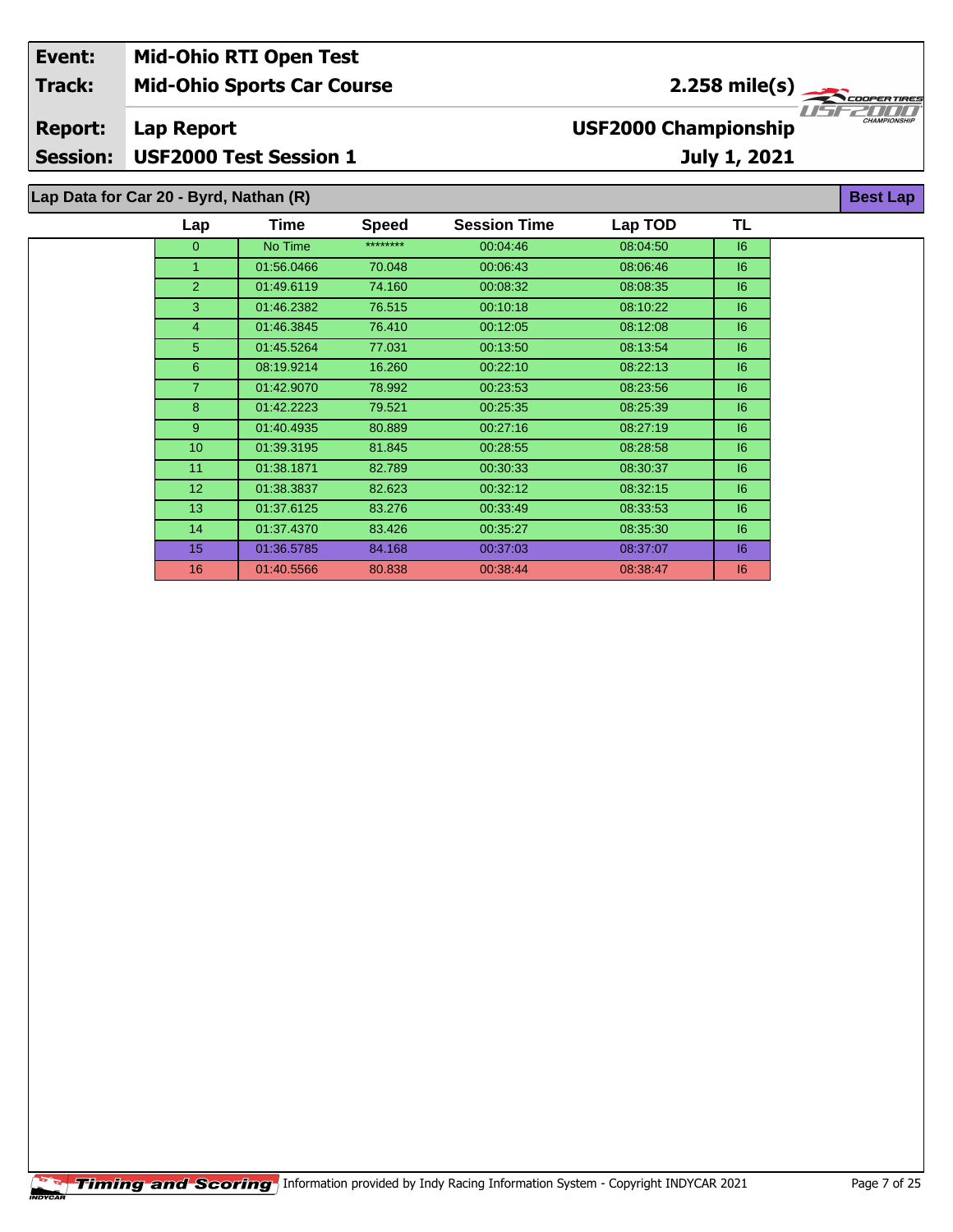| Event:<br><b>Track:</b>           |                                             | <b>Mid-Ohio RTI Open Test</b><br><b>Mid-Ohio Sports Car Course</b> |              |                     |                             | $2.258$ mile(s) | <b>COOPERTIRES</b>  |
|-----------------------------------|---------------------------------------------|--------------------------------------------------------------------|--------------|---------------------|-----------------------------|-----------------|---------------------|
| <b>Report:</b><br><b>Session:</b> | <b>Lap Report</b>                           | <b>USF2000 Test Session 1</b>                                      |              |                     | <b>USF2000 Championship</b> | July 1, 2021    | <b>CHAMPIONSHIP</b> |
|                                   | Lap Data for Car 22 - Sundaramoorthy, Yuven |                                                                    |              |                     |                             |                 | <b>Best Lap</b>     |
|                                   | Lap                                         | Time                                                               | <b>Speed</b> | <b>Session Time</b> | Lap TOD                     | TL              |                     |
|                                   | 0                                           | No Time                                                            | ********     | 00:01:22            | 08:01:26                    | 16              |                     |
|                                   |                                             | 01:48.6737                                                         | 74.800       | 00:03:11            | 08:03:14                    | 16              |                     |
|                                   | $\overline{2}$                              | 01:45.1410                                                         | 77.313       | 00:04:56            | 08:04:59                    | 6               |                     |
|                                   | 3                                           | 01:44.2946                                                         | 77.941       | 00:06:40            | 08:06:44                    | 6               |                     |
|                                   | 4                                           | 01:41.9121                                                         | 79.763       | 00:08:22            | 08:08:26                    | 6               |                     |
|                                   | 5.                                          | 01:41.2649                                                         | 80.273       | 00:10:04            | 08:10:07                    | 6               |                     |
|                                   | 6                                           | 01:40.3151                                                         | 81.033       | 00:11:44            | 08:11:47                    | 6               |                     |

 01:41.0738 80.424 00:13:25 08:13:28 I6 01:37.6018 83.285 00:15:03 08:15:06 I6 01:37.8638 83.062 00:16:40 08:16:44 I6 01:37.7329 83.174 00:18:18 08:18:21 I6 01:39.0158 82.096 00:19:57 08:20:00 I6 05:11.7944 26.071 00:25:09 08:25:12 I6 01:36.1725 84.523 00:26:45 08:26:48 I6 01:35.1601 85.422 00:28:20 08:28:24 I6 01:35.0378 85.532 00:29:55 08:29:59 I6 01:34.9039 85.653 00:31:30 08:31:34 I6 01:35.2694 85.324 00:33:06 08:33:09 I6 01:35.0371 85.533 00:34:41 08:34:44 I6 01:34.6994 85.838 00:36:15 08:36:19 I6 01:34.6156 85.914 00:37:50 08:37:53 I6 01:43.6595 78.418 00:39:34 08:39:37 I6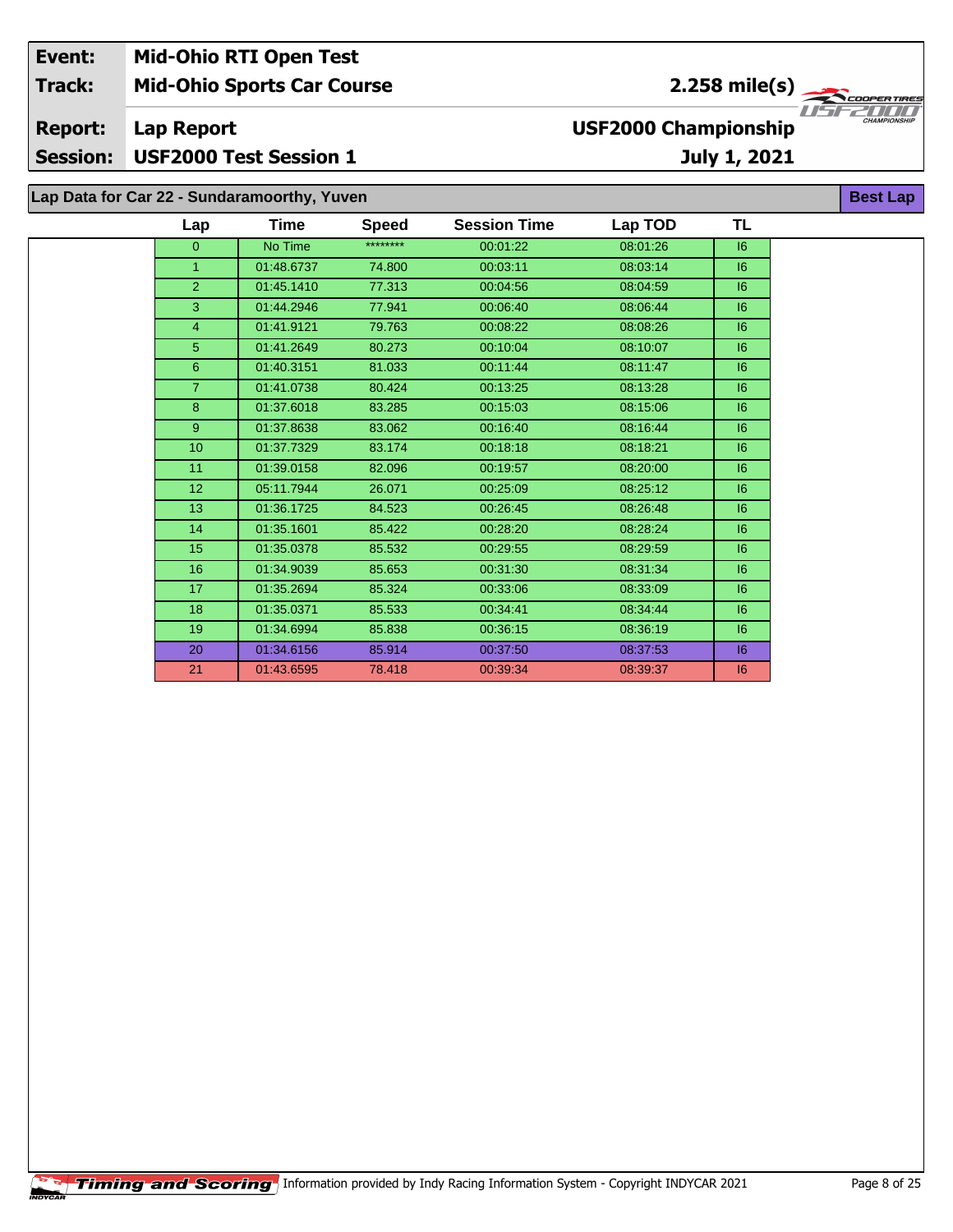| Event:                            |                                         | <b>Mid-Ohio RTI Open Test</b>     |              |                     |                             |                 |                     |
|-----------------------------------|-----------------------------------------|-----------------------------------|--------------|---------------------|-----------------------------|-----------------|---------------------|
| <b>Track:</b>                     |                                         | <b>Mid-Ohio Sports Car Course</b> |              |                     |                             | $2.258$ mile(s) | <b>COOPERTIRES</b>  |
| <b>Report:</b><br><b>Session:</b> | Lap Report                              | <b>USF2000 Test Session 1</b>     |              |                     | <b>USF2000 Championship</b> | July 1, 2021    | <b>CHAMPIONSHIP</b> |
|                                   | Lap Data for Car 23 - Denmark, Jace (R) |                                   |              |                     |                             |                 | <b>Best Lap</b>     |
|                                   | Lap                                     | <b>Time</b>                       | <b>Speed</b> | <b>Session Time</b> | Lap TOD                     | <b>TL</b>       |                     |
|                                   | 0                                       | No Time                           | ********     | 00:01:26            | 08:01:29                    | 6               |                     |
|                                   |                                         | 01:44.5759                        | 77.731       | 00:03:10            | 08:03:14                    | 6               |                     |
|                                   | 2.                                      | 01:43.6818                        | 78.401       | 00:04:54            | 08:04:57                    | 6               |                     |
|                                   |                                         |                                   |              |                     |                             |                 |                     |

 01:37.7761 83.137 00:08:12 08:08:16 I6 01:37.4514 83.414 00:09:50 08:09:53 I6 01:38.1526 82.818 00:11:28 08:11:31 I6 01:36.6998 84.062 00:13:05 08:13:08 I6 01:36.8355 83.944 00:14:42 08:14:45 I6 01:38.0453 82.909 00:16:20 08:16:23 I6 01:37.9573 82.983 00:17:58 08:18:01 I6 04:19.7199 31.298 00:22:17 08:22:21 I6 01:36.0089 84.667 00:23:53 08:23:57 I6 01:37.3650 83.488 00:25:31 08:25:34 I6 01:35.9203 84.745 00:27:07 08:27:10 I6 01:36.1371 84.554 00:28:43 08:28:46 I6 01:36.3432 84.373 00:30:19 08:30:22 I6 01:35.1501 85.431 00:31:54 08:31:58 I6 01:36.8134 83.964 00:33:31 08:33:34 I6 01:41.0388 80.452 00:35:12 08:35:15 I6 01:35.0065 85.560 00:36:47 08:36:50 I6 01:35.9037 84.760 00:38:23 08:38:26 I6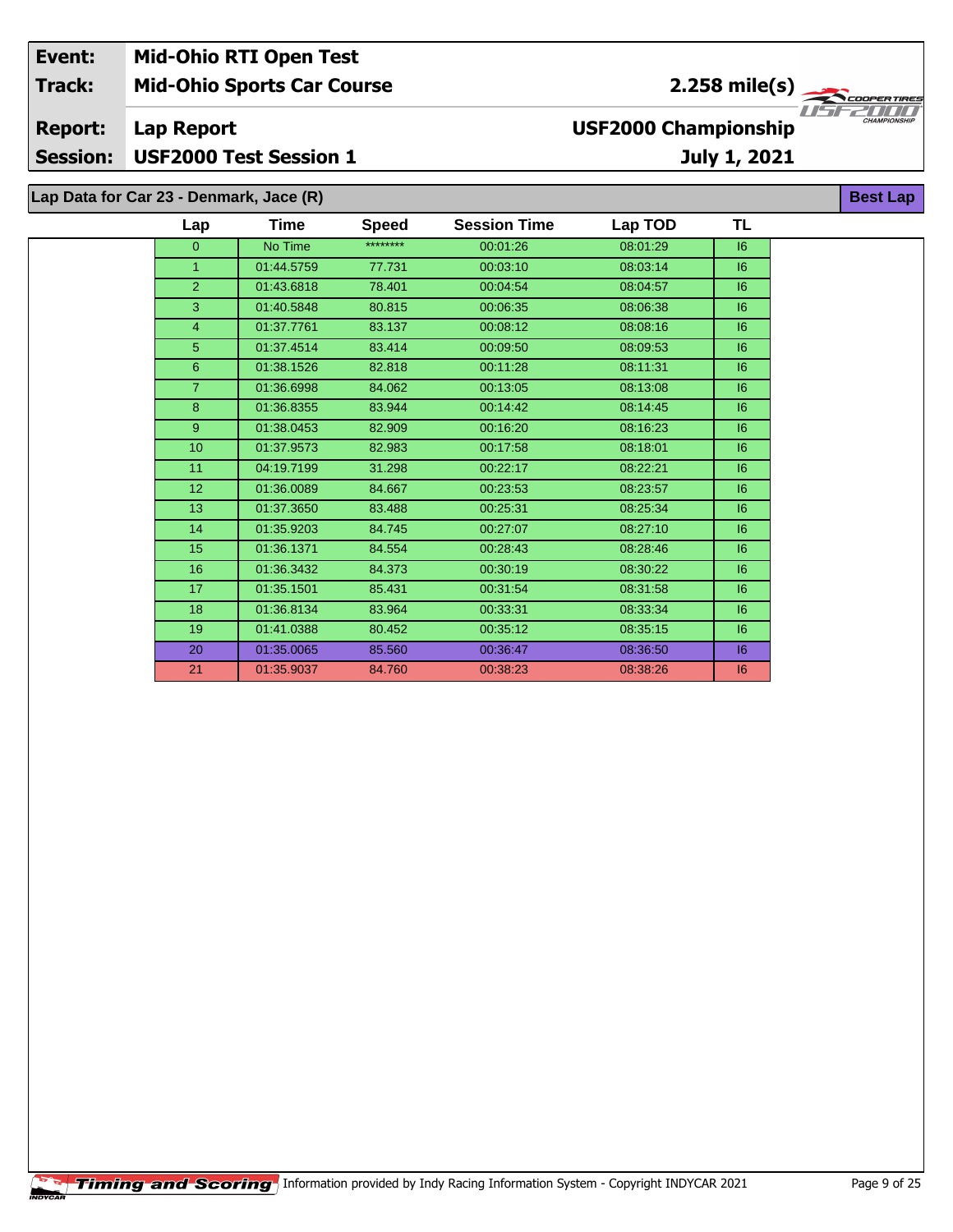| Event:          | <b>Mid-Ohio RTI Open Test</b>       |                                         |                     |
|-----------------|-------------------------------------|-----------------------------------------|---------------------|
| <b>Track:</b>   | <b>Mid-Ohio Sports Car Course</b>   | $2.258 \text{ mile(s)}$                 |                     |
| <b>Report:</b>  | Lap Report                          | 77521777<br><b>USF2000 Championship</b> | <b>CHAMPIONSHIP</b> |
| <b>Session:</b> | <b>USF2000 Test Session 1</b>       | <b>July 1, 2021</b>                     |                     |
|                 |                                     |                                         |                     |
|                 | Lap Data for Car 24 - Pierson, Josh | <b>Best Lap</b>                         |                     |

| Lap             | Time       | <b>Speed</b> | <b>Session Time</b> | Lap TOD  | TL |
|-----------------|------------|--------------|---------------------|----------|----|
| $\overline{0}$  | No Time    | ********     | 00:01:23            | 08:01:26 | 16 |
| $\mathbf{1}$    | 01:45.9613 | 76.715       | 00:03:09            | 08:03:12 | 6  |
| $\overline{2}$  | 01:43.8385 | 78.283       | 00:04:53            | 08:04:56 | 6  |
| 3               | 01:41.3390 | 80.214       | 00:06:34            | 08:06:38 | 6  |
| 4               | 01:39.7289 | 81.509       | 00:08:14            | 08:08:17 | 6  |
| 5               | 01:38.3224 | 82.675       | 00:09:52            | 08:09:56 | 6  |
| $6\phantom{.}$  | 01:37.5690 | 83.313       | 00:11:30            | 08:11:33 | 6  |
| $\overline{7}$  | 01:37.3547 | 83.497       | 00:13:07            | 08:13:11 | 6  |
| 8               | 01:37.1753 | 83.651       | 00:14:44            | 08:14:48 | 6  |
| 9 <sup>°</sup>  | 01:36.5526 | 84.190       | 00:16:21            | 08:16:24 | 6  |
| 10 <sup>1</sup> | 01:37.0627 | 83.748       | 00:17:58            | 08:18:01 | 6  |
| 11              | 01:36.5853 | 84.162       | 00:19:35            | 08:19:38 | 6  |
| 12              | 03:57.5052 | 34.226       | 00:23:32            | 08:23:35 | 6  |
| 13              | 01:35.2500 | 85.342       | 00:25:07            | 08:25:11 | 6  |
| 14              | 01:34.4376 | 86.076       | 00:26:42            | 08:26:45 | 6  |
| 15              | 01:34.7014 | 85.836       | 00:28:17            | 08:28:20 | 6  |
| 16              | 01:37.0364 | 83.771       | 00:29:54            | 08:29:57 | 6  |
| 17              | 01:34.2093 | 86.284       | 00:31:28            | 08:31:31 | 6  |
| 18              | 01:34.2099 | 86.284       | 00:33:02            | 08:33:05 | 6  |
| 19              | 01:33.8161 | 86.646       | 00:34:36            | 08:34:39 | 6  |
| 20              | 01:33.7620 | 86.696       | 00:36:10            | 08:36:13 | 6  |
| 21              | 01:33.9682 | 86.506       | 00:37:44            | 08:37:47 | 6  |
| 22              | 01:35.1192 | 85.459       | 00:39:19            | 08:39:22 | 16 |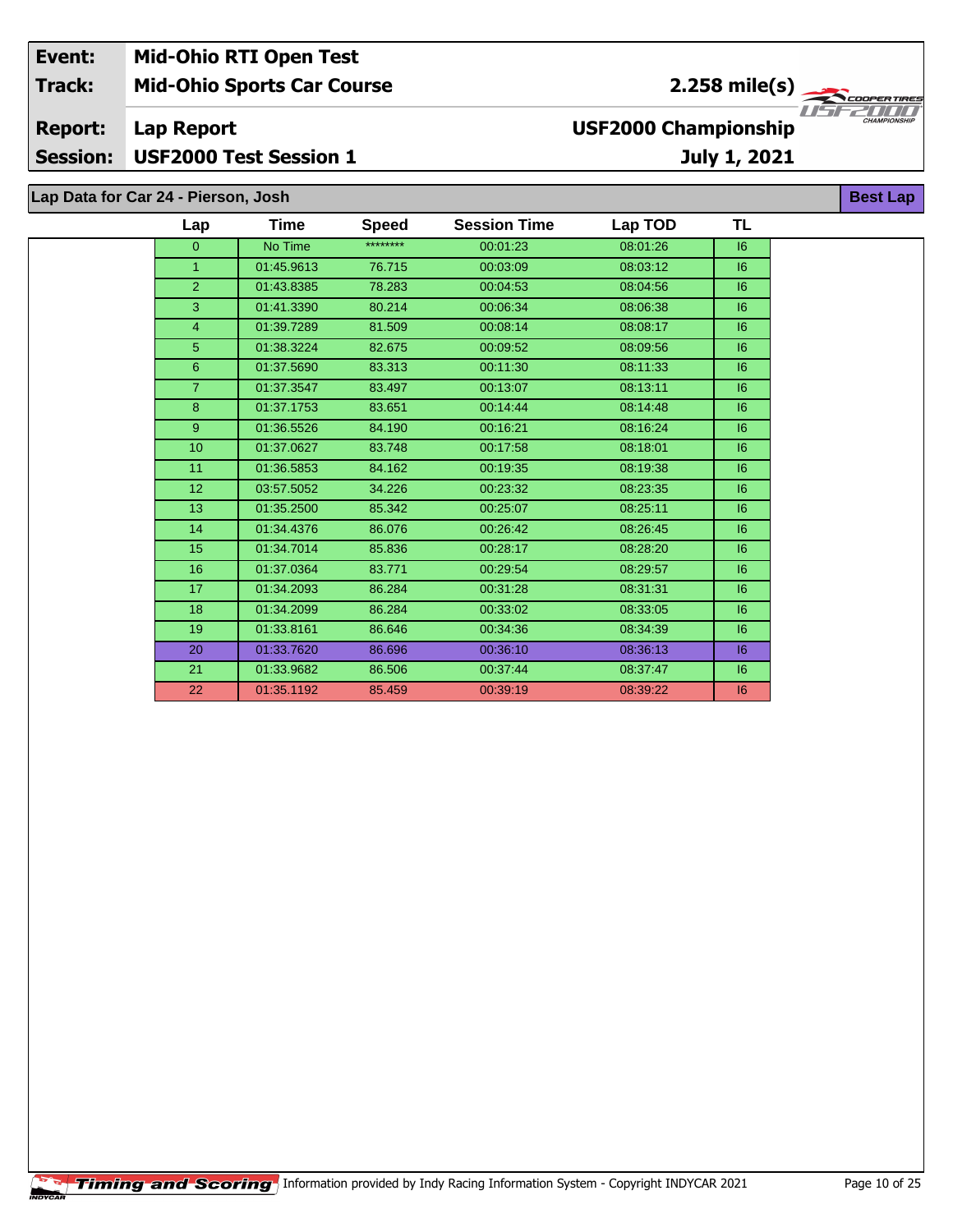| Event:          | <b>Mid-Ohio RTI Open Test</b>         |                             |                                 |
|-----------------|---------------------------------------|-----------------------------|---------------------------------|
| <b>Track:</b>   | <b>Mid-Ohio Sports Car Course</b>     | $2.258 \text{ mile(s)}$     |                                 |
| <b>Report:</b>  | Lap Report                            | <b>USF2000 Championship</b> | TEZTITI)<br><b>CHAMPIONSHIP</b> |
| <b>Session:</b> | <b>USF2000 Test Session 1</b>         | July 1, 2021                |                                 |
|                 | Lap Data for Car 29 - Evans, Erik (R) |                             | <b>Best Lap</b>                 |

| Lap             | Time       | <b>Speed</b> | <b>Session Time</b> | Lap TOD  | TL |
|-----------------|------------|--------------|---------------------|----------|----|
| $\mathbf{0}$    | No Time    | ********     | 00:03:21            | 08:03:24 | 6  |
| 1               | 01:47.9952 | 75.270       | 00:05:09            | 08:05:12 | 6  |
| $\overline{2}$  | 10:22.8226 | 13.052       | 00:15:32            | 08:15:35 | 16 |
| 3               | 01:47.8081 | 75.401       | 00:17:19            | 08:17:23 | 16 |
| $\overline{4}$  | 01:42.6476 | 79.191       | 00:19:02            | 08:19:05 | 6  |
| 5               | 01:39.9575 | 81.323       | 00:20:42            | 08:20:45 | 16 |
| 6               | 01:38.4450 | 82.572       | 00:22:21            | 08:22:24 | 16 |
| $\overline{7}$  | 01:38.0941 | 82.867       | 00:23:59            | 08:24:02 | 6  |
| 8               | 03:46.4389 | 35.898       | 00:27:45            | 08:27:48 | 16 |
| 9               | 02:00.2436 | 67.603       | 00:29:45            | 08:29:49 | 16 |
| 10 <sup>°</sup> | 01:36.1474 | 84.545       | 00:31:21            | 08:31:25 | 6  |
| 11              | 01:34.6276 | 85.903       | 00:32:56            | 08:32:59 | 6  |
| 12 <sup>2</sup> | 01:34.1418 | 86.346       | 00:34:30            | 08:34:33 | 16 |
| 13 <sup>°</sup> | 01:33.5551 | 86.888       | 00:36:04            | 08:36:07 | 6  |
| 14              | 02:39.1421 | 51.079       | 00:38:43            | 08:38:46 | 6  |
|                 |            |              |                     |          |    |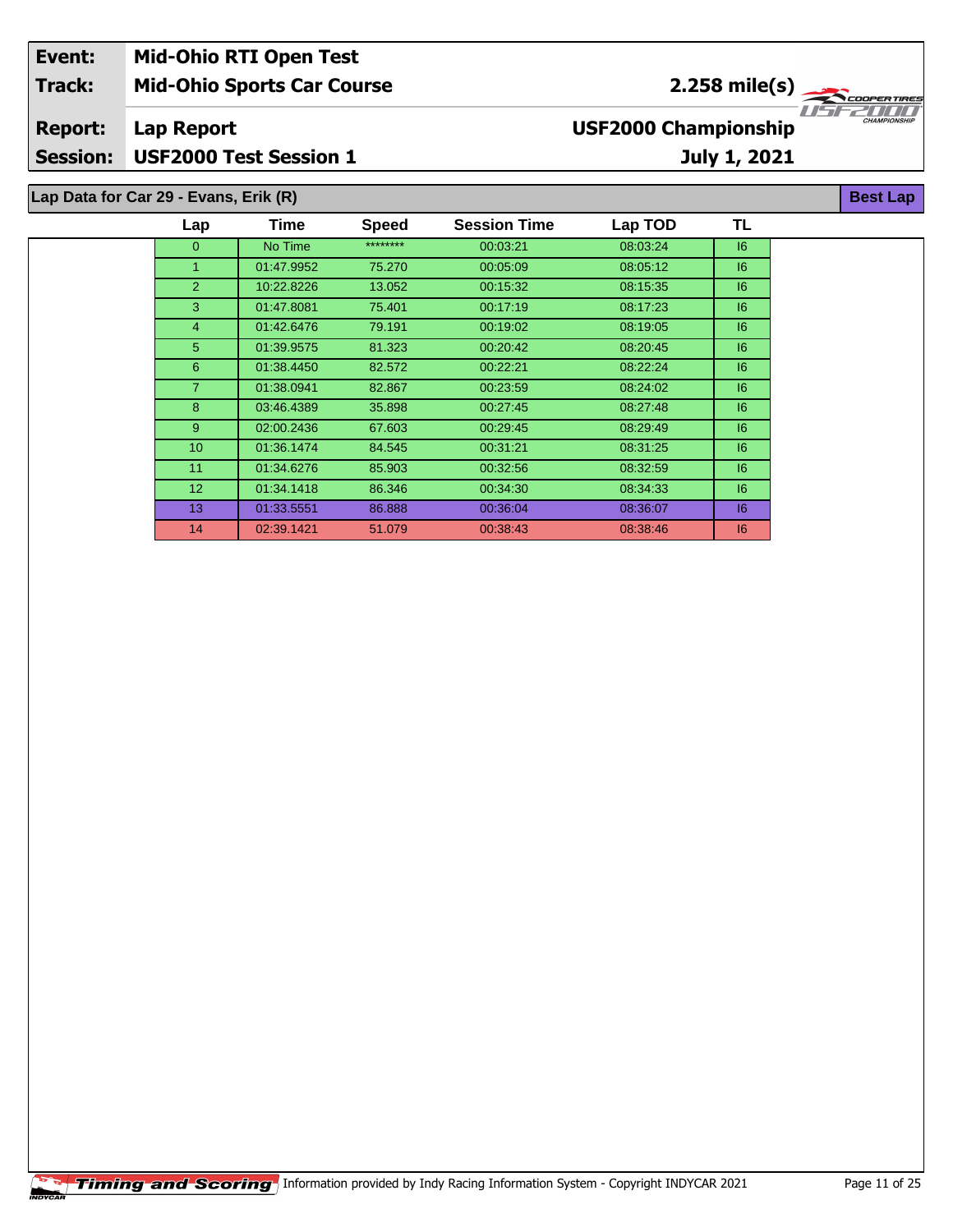| Event:          | <b>Mid-Ohio RTI Open Test</b>         |      |              |                     |                             |                             |                     |
|-----------------|---------------------------------------|------|--------------|---------------------|-----------------------------|-----------------------------|---------------------|
| <b>Track:</b>   | <b>Mid-Ohio Sports Car Course</b>     |      |              |                     |                             | 2.258 mile(s) $\rightarrow$ | <b>COOPERTIRES</b>  |
| <b>Report:</b>  | Lap Report                            |      |              |                     | <b>USF2000 Championship</b> |                             | <b>CHAMPIONSHIP</b> |
| <b>Session:</b> | <b>USF2000 Test Session 1</b>         |      |              |                     |                             | July 1, 2021                |                     |
|                 | Lap Data for Car 3 - Stamer, Evan (R) |      |              |                     |                             |                             | <b>Best Lap</b>     |
|                 | Lap                                   | Time | <b>Speed</b> | <b>Session Time</b> | Lap TOD                     |                             |                     |

| $\Omega$        | No Time    | ******** | 00.11.14 | 08:11:17 | 6  |
|-----------------|------------|----------|----------|----------|----|
| $\mathbf{1}$    | 01:42.9946 | 78.925   | 00:12:57 | 08:12:60 | 6  |
| 2               | 01:41.5706 | 80.031   | 00:14:38 | 08:14:41 | 16 |
| 3               | 01:42.5039 | 79.302   | 00:16:21 | 08:16:24 | 6  |
| $\overline{4}$  | 01:42.0919 | 79.622   | 00:18:03 | 08:18:06 | 6  |
| 5               | 01:40.7654 | 80.671   | 00:19:43 | 08:19:47 | 6  |
| 6               | 01:39.8023 | 81.449   | 00:21:23 | 08:21:27 | 6  |
| 7               | 01:38.9666 | 82.137   | 00:23:02 | 08:23:06 | 16 |
| 8               | 03:10.6197 | 42.644   | 00:26:13 | 08:26:16 | 6  |
| 9               | 01:37.9952 | 82.951   | 00:27:51 | 08:27:54 | 6  |
| 10 <sup>°</sup> | 01:37.5432 | 83.335   | 00:29:28 | 08:29:32 | 6  |
| 11              | 01:36.4282 | 84.299   | 00:31:05 | 08:31:08 | 16 |
| 12 <sup>2</sup> | 01:36.6248 | 84.127   | 00:32:41 | 08:32:45 | 6  |
| 13 <sup>°</sup> | 02:52.8950 | 47.016   | 00:35:34 | 08:35:38 | 16 |
| 14              | 01:38.7427 | 82.323   | 00:37:13 | 08:37:16 | 16 |
| 15              | 01:38.4543 | 82.564   | 00:38:52 | 08:38:55 | 16 |
|                 |            |          |          |          |    |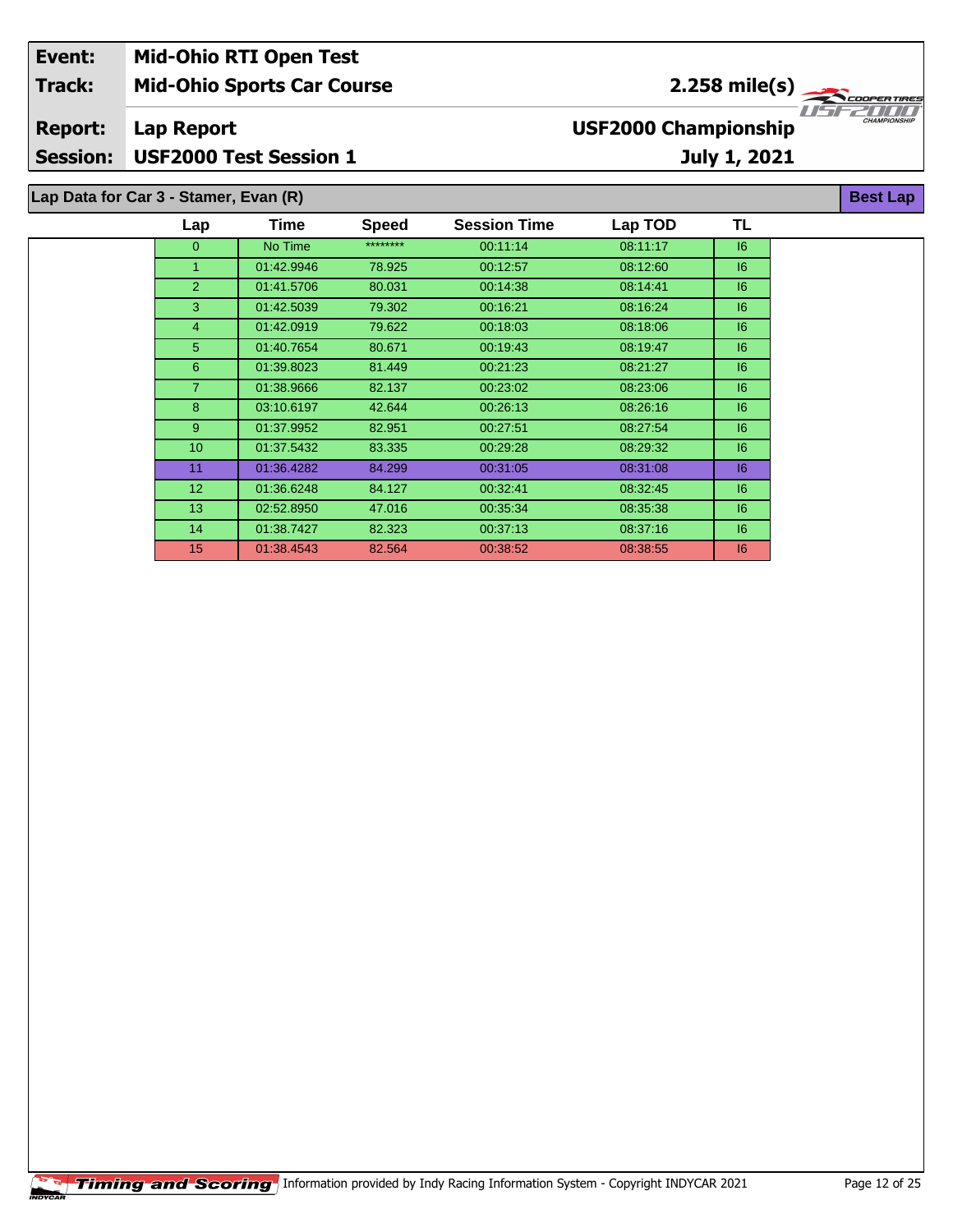| Event:          |                                           | <b>Mid-Ohio RTI Open Test</b>     |              |                     |                             |                 |                     |
|-----------------|-------------------------------------------|-----------------------------------|--------------|---------------------|-----------------------------|-----------------|---------------------|
| <b>Track:</b>   |                                           | <b>Mid-Ohio Sports Car Course</b> |              |                     |                             | $2.258$ mile(s) | <b>COOPERTIRES</b>  |
| <b>Report:</b>  | Lap Report                                |                                   |              |                     | <b>USF2000 Championship</b> |                 | <b>CHAMPIONSHIP</b> |
| <b>Session:</b> |                                           | <b>USF2000 Test Session 1</b>     |              |                     |                             | July 1, 2021    |                     |
|                 | Lap Data for Car 32 - Weir, Christian (R) |                                   |              |                     |                             |                 | <b>Best Lap</b>     |
|                 | Lap                                       | Time                              | <b>Speed</b> | <b>Session Time</b> | Lap TOD                     | <b>TL</b>       |                     |
|                 | $\Omega$                                  | No Time                           | ********     | 00:01:39            | 08:01:42                    | 16              |                     |
|                 |                                           | 02:52.3765                        | 47.157       | 00:04:31            | 08:04:35                    | 16              |                     |
|                 |                                           | 01:46.3253                        | 76.452       | 00:06:18            | 08:06:21                    | 6               |                     |

 01:45.3125 77.187 00:08:03 08:08:06 I6 01:43.2346 78.741 00:09:46 08:09:49 I6 01:43.3907 78.622 00:11:30 08:11:33 I6 01:43.0089 78.914 00:13:13 08:13:16 I6 01:41.8208 79.834 00:14:54 08:14:58 I6 01:41.8234 79.832 00:16:36 08:16:39 I6 01:40.7760 80.662 00:18:17 08:18:20 I6 07:17.5557 18.578 00:25:35 08:25:38 I6 01:42.7092 79.144 00:27:17 08:27:21 I6 01:38.7536 82.314 00:28:56 08:28:59 I6 01:38.5988 82.443 00:30:35 08:30:38 I6 01:38.1855 82.790 00:32:13 08:32:16 I6 04:21.3636 31.101 00:36:34 08:36:37 I6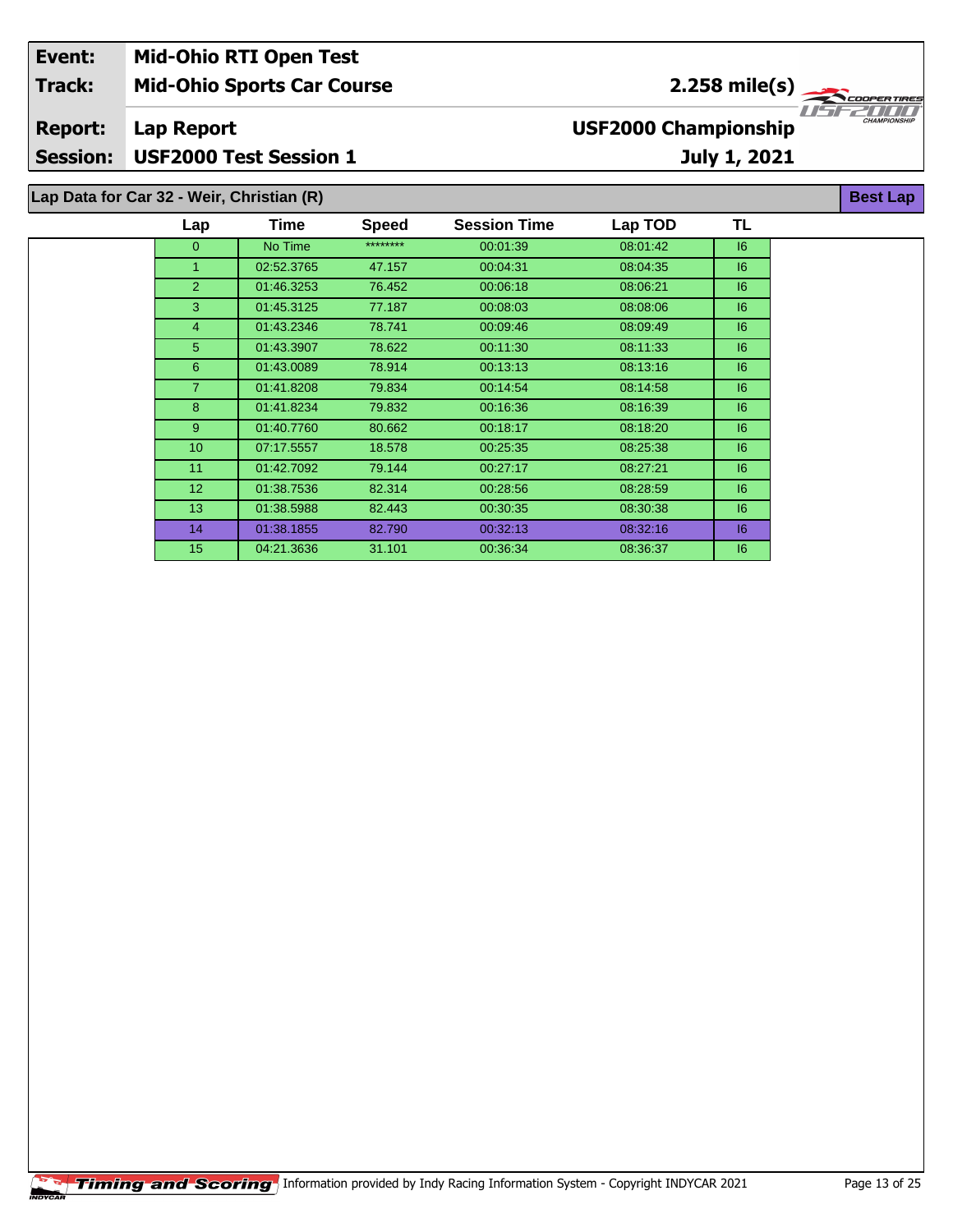| Event:         | <b>Mid-Ohio RTI Open Test</b>     |                             |                     |
|----------------|-----------------------------------|-----------------------------|---------------------|
| <b>Track:</b>  | <b>Mid-Ohio Sports Car Course</b> | $2.258 \text{ mile(s)}$     |                     |
| <b>Report:</b> | Lap Report                        | <b>USF2000 Championship</b> | <b>CHAMPIONSHIP</b> |
|                | Session: USF2000 Test Session 1   | July 1, 2021                |                     |
|                |                                   |                             |                     |
|                | Lap Data for Car 33 - Green, Josh |                             | <b>Best Lap</b>     |

| Lap             | Time       | <b>Speed</b> | <b>Session Time</b> | Lap TOD  | <b>TL</b> |
|-----------------|------------|--------------|---------------------|----------|-----------|
| $\overline{0}$  | No Time    | ********     | 00:01:29            | 08:01:32 | 16        |
| 1               | 01:41.7541 | 79.887       | 00:03:11            | 08:03:14 | 6         |
| $\overline{2}$  | 01:41.2744 | 80.265       | 00:04:52            | 08:04:55 | 6         |
| 3               | 01:38.8004 | 82.275       | 00:06:31            | 08:06:34 | 6         |
| $\overline{4}$  | 01:37.7369 | 83.170       | 00:08:09            | 08:08:12 | 6         |
| 5               | 01:37.4051 | 83.454       | 00:09:46            | 08:09:49 | 6         |
| 6               | 01:36.5467 | 84.196       | 00:11:23            | 08:11:26 | 6         |
| $\overline{7}$  | 01:36.7740 | 83.998       | 00:12:59            | 08:13:03 | 6         |
| 8               | 04:27.6420 | 30.372       | 00:17:27            | 08:17:30 | 6         |
| 9               | 01:35.6005 | 85.029       | 00:19:03            | 08:19:06 | 6         |
| 10              | 01:34.9749 | 85.589       | 00:20:38            | 08:20:41 | 6         |
| 11              | 01:34.5790 | 85.947       | 00:22:12            | 08:22:16 | 6         |
| 12 <sup>2</sup> | 01:34.8515 | 85.700       | 00:23:47            | 08:23:50 | 6         |
| 13              | 01:34.8165 | 85.732       | 00:25:22            | 08:25:25 | 6         |
| 14              | 01:34.5045 | 86.015       | 00:26:56            | 08:26:60 | 16        |
| 15              | 01:33.9800 | 86.495       | 00:28:30            | 08:28:34 | 6         |
| 16              | 05:48.9409 | 23.296       | 00:34:19            | 08:34:23 | 6         |
| 17              | 01:33.3075 | 87.118       | 00:35:53            | 08:35:56 | 6         |
| 18              | 01:33.6294 | 86.819       | 00:37:26            | 08:37:30 | 6         |
| 19              | 01:34.2421 | 86.254       | 00:39:01            | 08:39:04 | 6         |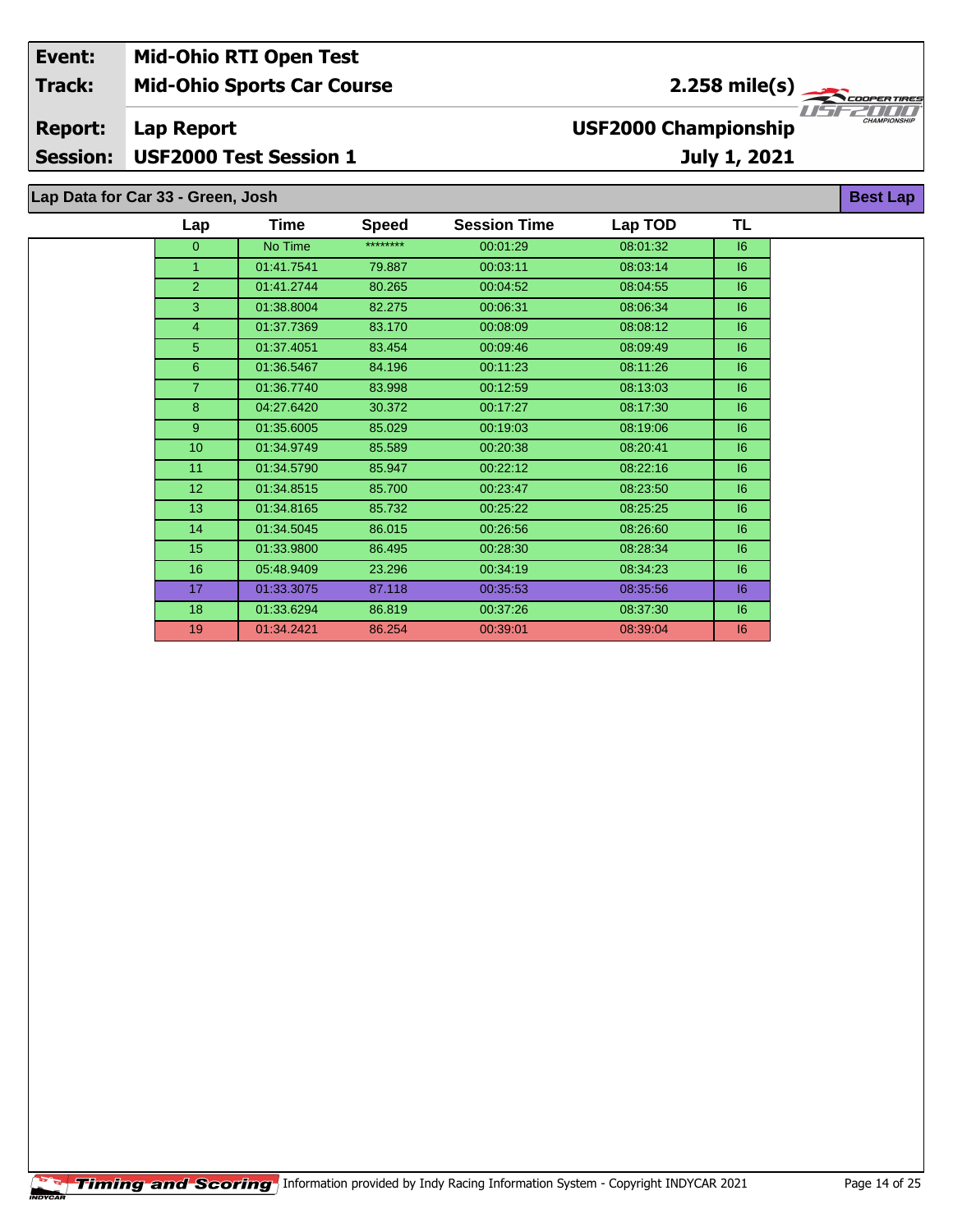| Event:                            |                                           | <b>Mid-Ohio RTI Open Test</b>     |              |                                             |          |                 |                     |  |
|-----------------------------------|-------------------------------------------|-----------------------------------|--------------|---------------------------------------------|----------|-----------------|---------------------|--|
| <b>Track:</b>                     |                                           | <b>Mid-Ohio Sports Car Course</b> |              |                                             |          | $2.258$ mile(s) |                     |  |
| <b>Report:</b><br><b>Session:</b> | Lap Report                                | <b>USF2000 Test Session 1</b>     |              | <b>USF2000 Championship</b><br>July 1, 2021 |          |                 | <b>CHAMPIONSHIP</b> |  |
|                                   | Lap Data for Car 34 - Christie, Dylan (R) |                                   |              |                                             |          |                 | <b>Best Lap</b>     |  |
|                                   | Lap                                       | <b>Time</b>                       | <b>Speed</b> | <b>Session Time</b>                         | Lap TOD  | ΤL              |                     |  |
|                                   | $\Omega$                                  | No Time                           | ********     | 00:01:45                                    | 08:01:49 | 6               |                     |  |
|                                   |                                           | 04:02.4805                        | 33.524       | 00:05:48                                    | 08:05:51 | 6               |                     |  |
|                                   |                                           | 01:44.3751                        | 77.881       | 00:07:32                                    | 08:07:36 | 6               |                     |  |

 01:42.6345 79.201 00:09:15 08:09:18 I6 01:41.5426 80.053 00:10:56 08:10:60 I6 01:40.0766 81.226 00:12:37 08:12:40 I6 01:39.6390 81.583 00:14:16 08:14:19 I6 01:38.1631 82.809 00:15:54 08:15:58 I6 03:17.1654 41.228 00:19:11 08:19:15 I6 01:36.9752 83.823 00:20:48 08:20:52 I6 01:35.8989 84.764 00:22:24 08:22:28 I6 01:36.5686 84.176 00:24:01 08:24:04 I6 01:36.5061 84.231 00:25:37 08:25:41 I6 01:36.2686 84.439 00:27:14 08:27:17 I6 01:34.1899 86.302 00:28:48 08:28:51 I6 01:34.4810 86.036 00:30:22 08:30:26 I6 01:34.2660 86.233 00:31:57 08:31:60 I6 03:43.7908 36.323 00:35:40 08:35:44 I6 01:35.1718 85.412 00:37:16 08:37:19 I6 01:37.8190 83.100 00:38:53 08:38:57 I6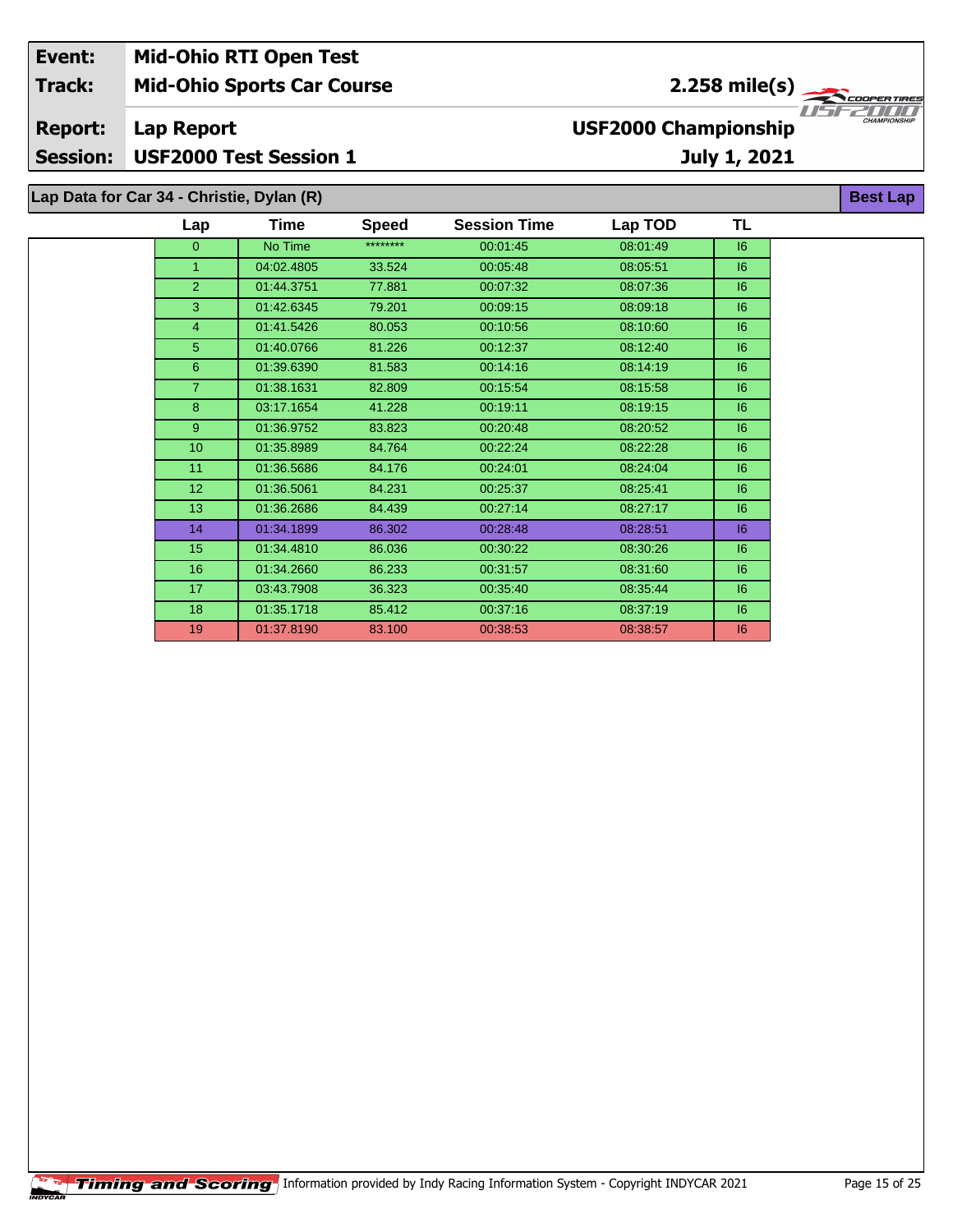| Event:          | <b>Mid-Ohio RTI Open Test</b>           |                             |                     |
|-----------------|-----------------------------------------|-----------------------------|---------------------|
| <b>Track:</b>   | <b>Mid-Ohio Sports Car Course</b>       | $2.258 \text{ mile(s)}$     |                     |
| <b>Report:</b>  | Lap Report                              | <b>USF2000 Championship</b> | <b>CHAMPIONSHIP</b> |
| <b>Session:</b> | USF2000 Test Session 1                  | July 1, 2021                |                     |
|                 |                                         |                             |                     |
|                 | Lap Data for Car 4 - d'Orlando, Michael |                             | <b>Best Lap</b>     |

| Lap      | Time       | <b>Speed</b> | <b>Session Time</b> | Lap TOD  | TL |
|----------|------------|--------------|---------------------|----------|----|
| $\Omega$ | No Time    | ********     | 00:01:30            | 08:01:34 | 6  |
|          | 03:31.9931 | 38.345       | 00:05:02            | 08:05:06 | 6  |
| 2        | 01:41.6034 | 80.005       | 00:06:44            | 08:06:47 | 6  |
| 3        | 01:44.6621 | 77.667       | 00:08:29            | 08:08:32 | 16 |
| 4        | 01:39.7191 | 81.517       | 00:10:08            | 08:10:12 | 6  |
| 5.       | 01:38.6648 | 82.388       | 00:11:47            | 08:11:50 | 16 |
| 6        | 01:36.6935 | 84.068       | 00:13:24            | 08:13:27 | 16 |
|          | 01:35.4886 | 85.128       | 00:14:59            | 08:15:02 | 16 |
| 8        | 01:36.6977 | 84.064       | 00:16:36            | 08:16:39 | 16 |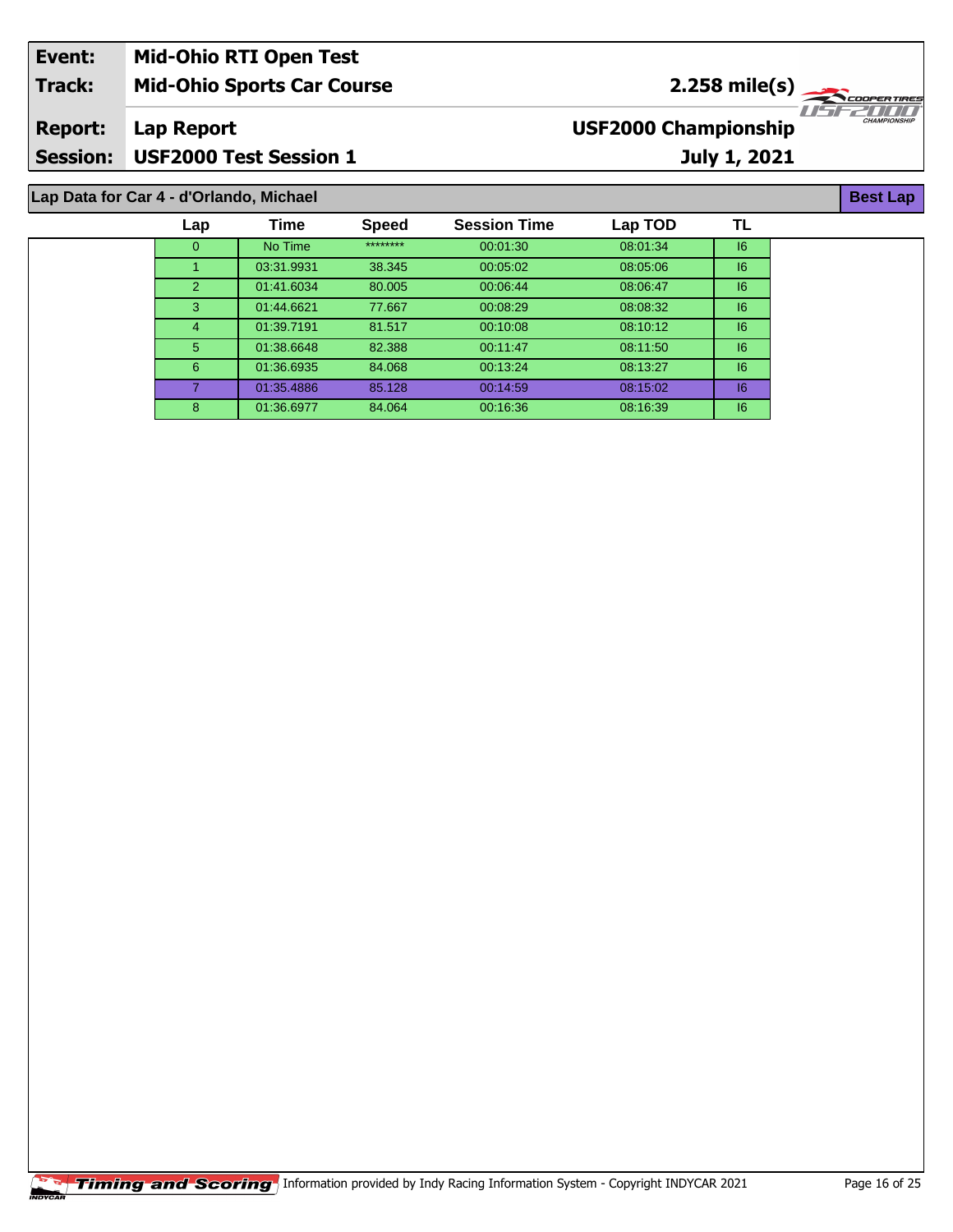| Event:<br>Track:<br><b>Report:</b> | <b>Mid-Ohio RTI Open Test</b><br><b>Mid-Ohio Sports Car Course</b><br>Lap Report |             |              |                     | <b>USF2000 Championship</b> | $2.258 \text{ mile(s)}$ | $II-1$<br><b>CHAMPIONSHIP</b> |
|------------------------------------|----------------------------------------------------------------------------------|-------------|--------------|---------------------|-----------------------------|-------------------------|-------------------------------|
| <b>Session:</b>                    | <b>USF2000 Test Session 1</b>                                                    |             |              |                     | <b>July 1, 2021</b>         |                         |                               |
|                                    | Lap Data for Car 42 - Myers, Michael                                             |             |              |                     |                             |                         | <b>Best Lap</b>               |
|                                    | Lap                                                                              | <b>Time</b> | <b>Speed</b> | <b>Session Time</b> | Lap TOD                     | <b>TL</b>               |                               |
|                                    | $\overline{0}$                                                                   | No Time     | ********     | 00:19:45            | 08:19:48                    | $\overline{16}$         |                               |
|                                    |                                                                                  |             |              |                     |                             |                         |                               |
|                                    |                                                                                  |             |              |                     |                             |                         |                               |
|                                    |                                                                                  |             |              |                     |                             |                         |                               |
|                                    |                                                                                  |             |              |                     |                             |                         |                               |
|                                    |                                                                                  |             |              |                     |                             |                         |                               |
|                                    |                                                                                  |             |              |                     |                             |                         |                               |
|                                    |                                                                                  |             |              |                     |                             |                         |                               |
|                                    |                                                                                  |             |              |                     |                             |                         |                               |
|                                    |                                                                                  |             |              |                     |                             |                         |                               |
|                                    |                                                                                  |             |              |                     |                             |                         |                               |
|                                    |                                                                                  |             |              |                     |                             |                         |                               |
|                                    |                                                                                  |             |              |                     |                             |                         |                               |
|                                    |                                                                                  |             |              |                     |                             |                         |                               |
|                                    |                                                                                  |             |              |                     |                             |                         |                               |
|                                    |                                                                                  |             |              |                     |                             |                         |                               |
|                                    |                                                                                  |             |              |                     |                             |                         |                               |
|                                    |                                                                                  |             |              |                     |                             |                         |                               |
|                                    |                                                                                  |             |              |                     |                             |                         |                               |
|                                    |                                                                                  |             |              |                     |                             |                         |                               |
|                                    |                                                                                  |             |              |                     |                             |                         |                               |
|                                    |                                                                                  |             |              |                     |                             |                         |                               |
|                                    |                                                                                  |             |              |                     |                             |                         |                               |
|                                    |                                                                                  |             |              |                     |                             |                         |                               |
|                                    |                                                                                  |             |              |                     |                             |                         |                               |
|                                    |                                                                                  |             |              |                     |                             |                         |                               |
|                                    |                                                                                  |             |              |                     |                             |                         |                               |
|                                    |                                                                                  |             |              |                     |                             |                         |                               |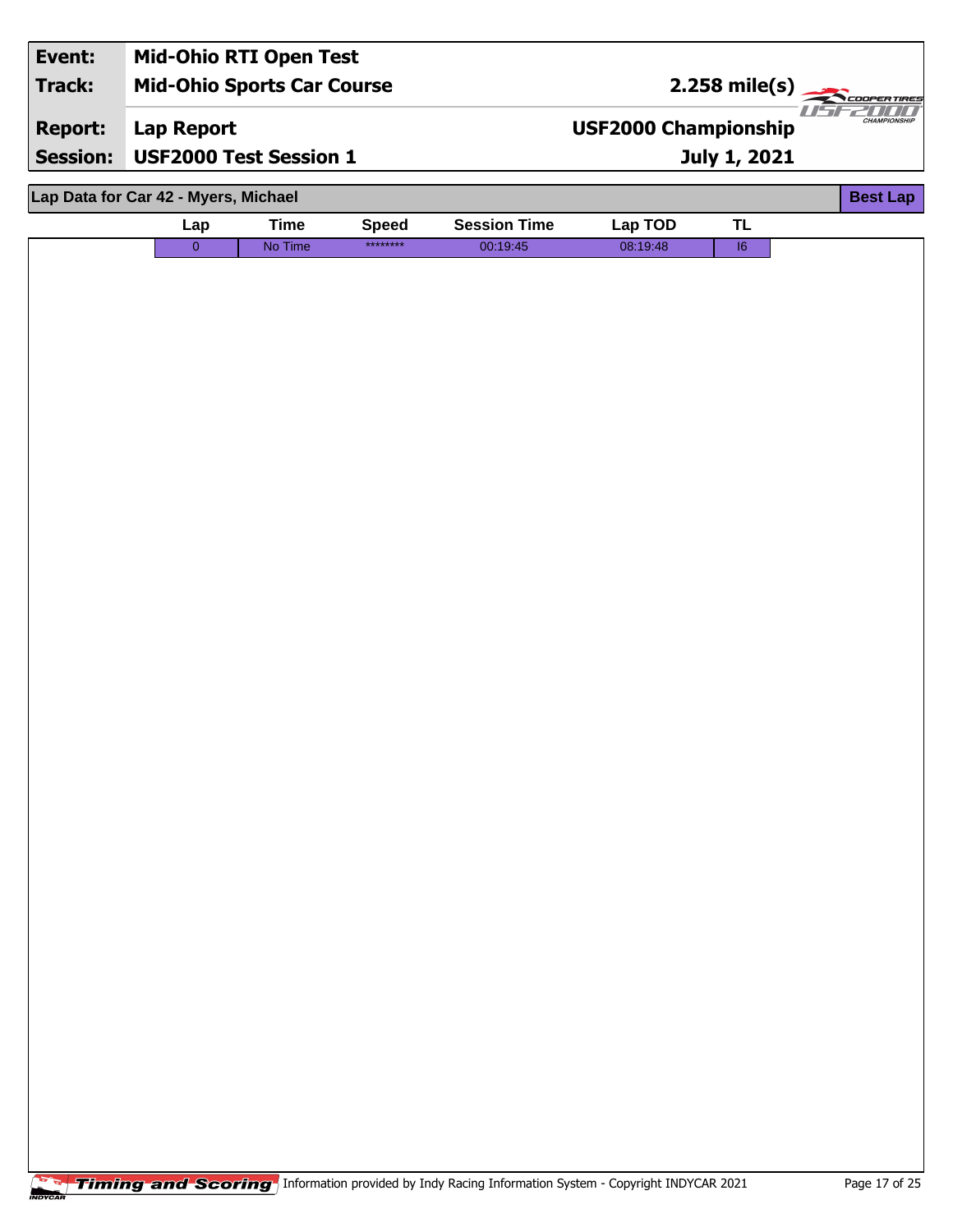| Event:          | <b>Mid-Ohio RTI Open Test</b>     |                                                    |
|-----------------|-----------------------------------|----------------------------------------------------|
| <b>Track:</b>   | <b>Mid-Ohio Sports Car Course</b> | $2.258 \text{ mile(s)}$                            |
| <b>Report:</b>  | Lap Report                        | <b>CHAMPIONSHIP</b><br><b>USF2000 Championship</b> |
| <b>Session:</b> | <b>USF2000 Test Session 1</b>     | July 1, 2021                                       |

**Lap Data for Car 44 - Brooks, Christian**

| Lap      | Гіmе       | <b>Speed</b> | <b>Session Time</b> | Lap TOD  |    |
|----------|------------|--------------|---------------------|----------|----|
| $\Omega$ | No Time    | ********     | 00:10:29            | 08:10:32 | 16 |
|          | 15:14.0756 | 8.893        | 00:25:43            | 08:25:46 | 6  |
|          | 01:48.0967 | 75.199       | 00:27:31            | 08:27:34 | 16 |
| 3        | 01:39.9089 | 81.362       | 00:29:11            | 08:29:14 | 16 |
|          | 01:37.7299 | 83.176       | 00:30:49            | 08:30:52 | 16 |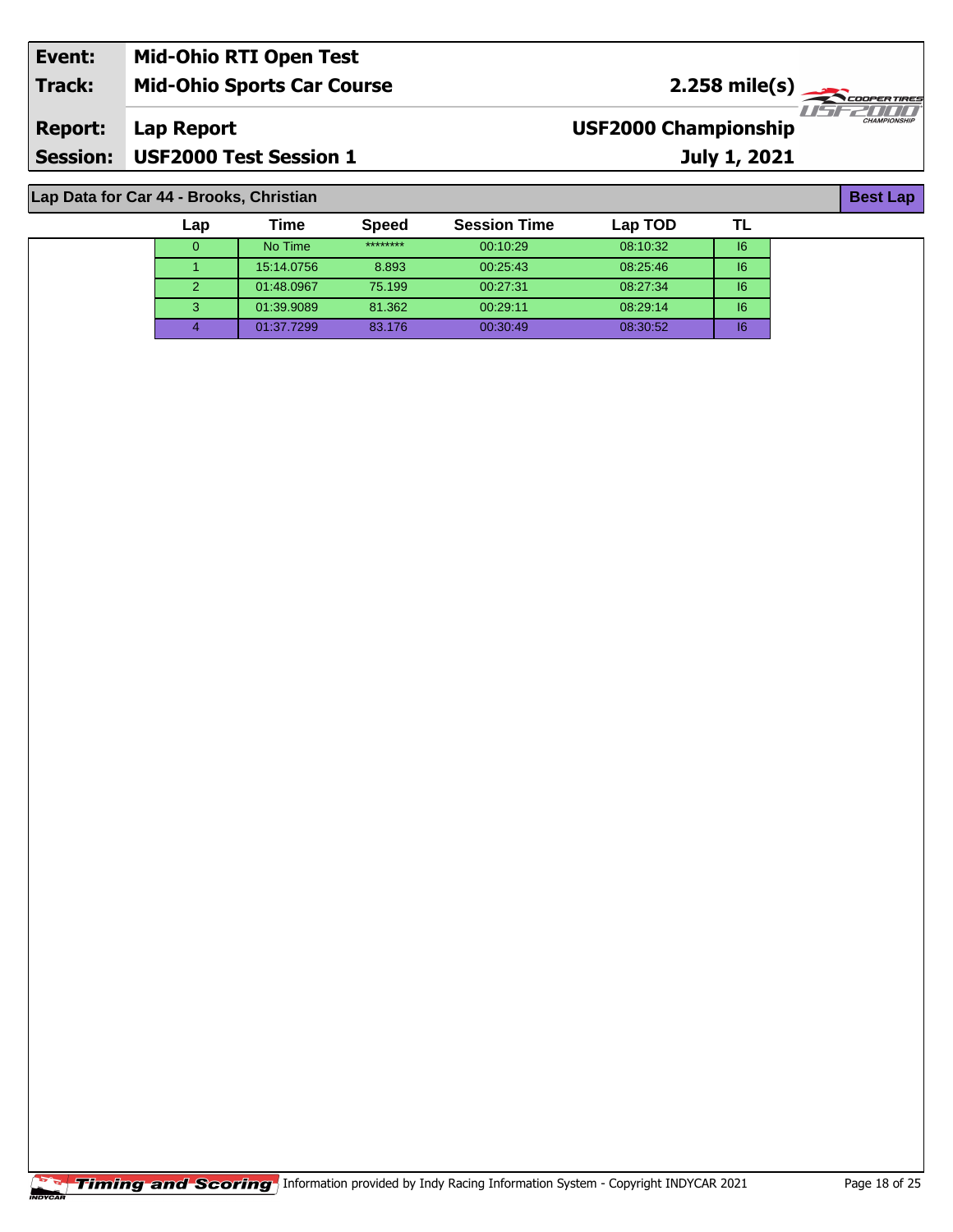| Event:                                             | <b>Mid-Ohio RTI Open Test</b>              |                               |              |                                             |                 |    |                     |  |
|----------------------------------------------------|--------------------------------------------|-------------------------------|--------------|---------------------------------------------|-----------------|----|---------------------|--|
| <b>Track:</b><br><b>Mid-Ohio Sports Car Course</b> |                                            |                               |              |                                             | $2.258$ mile(s) |    |                     |  |
| <b>Report:</b><br><b>Session:</b>                  | Lap Report                                 | <b>USF2000 Test Session 1</b> |              | <b>USF2000 Championship</b><br>July 1, 2021 |                 |    | <b>CHAMPIONSHIP</b> |  |
|                                                    | Lap Data for Car 5 - Kohlbecker, Spike (R) |                               |              |                                             |                 |    | <b>Best Lap</b>     |  |
|                                                    | Lap                                        | <b>Time</b>                   | <b>Speed</b> | <b>Session Time</b>                         | Lap TOD         | TL |                     |  |
|                                                    | 0                                          | No Time                       | ********     | 00:01:32                                    | 08:01:36        | 6  |                     |  |
|                                                    |                                            | 03:42.8031                    | 36.484       | 00:05:15                                    | 08:05:18        | 6  |                     |  |
|                                                    |                                            | 01:42.9757                    | 78.939       | 00:06:58                                    | 08:07:01        | 6  |                     |  |

 01:41.0806 80.419 00:08:39 08:08:42 I6 01:40.9017 80.562 00:10:20 08:10:23 I6 01:41.9573 79.727 00:12:02 08:12:05 I6 01:40.1433 81.172 00:13:42 08:13:45 I6 01:39.1973 81.946 00:15:21 08:15:25 I6 8 01:38.4958 82.529 00:16:60 08:17:03 08:17 01:38.1021 82.861 00:18:38 08:18:41 I6 01:37.4342 83.429 00:20:15 08:20:19 I6 04:47.1543 28.308 00:25:03 08:25:06 I6 01:37.0474 83.761 00:26:40 08:26:43 I6 01:36.1412 84.551 00:28:16 08:28:19 I6 01:38.7770 82.294 00:29:54 08:29:58 I6 01:35.3593 85.244 00:31:30 08:31:33 I6 01:35.2751 85.319 00:33:05 08:33:08 I6 04:06.4483 32.984 00:37:12 08:37:15 I6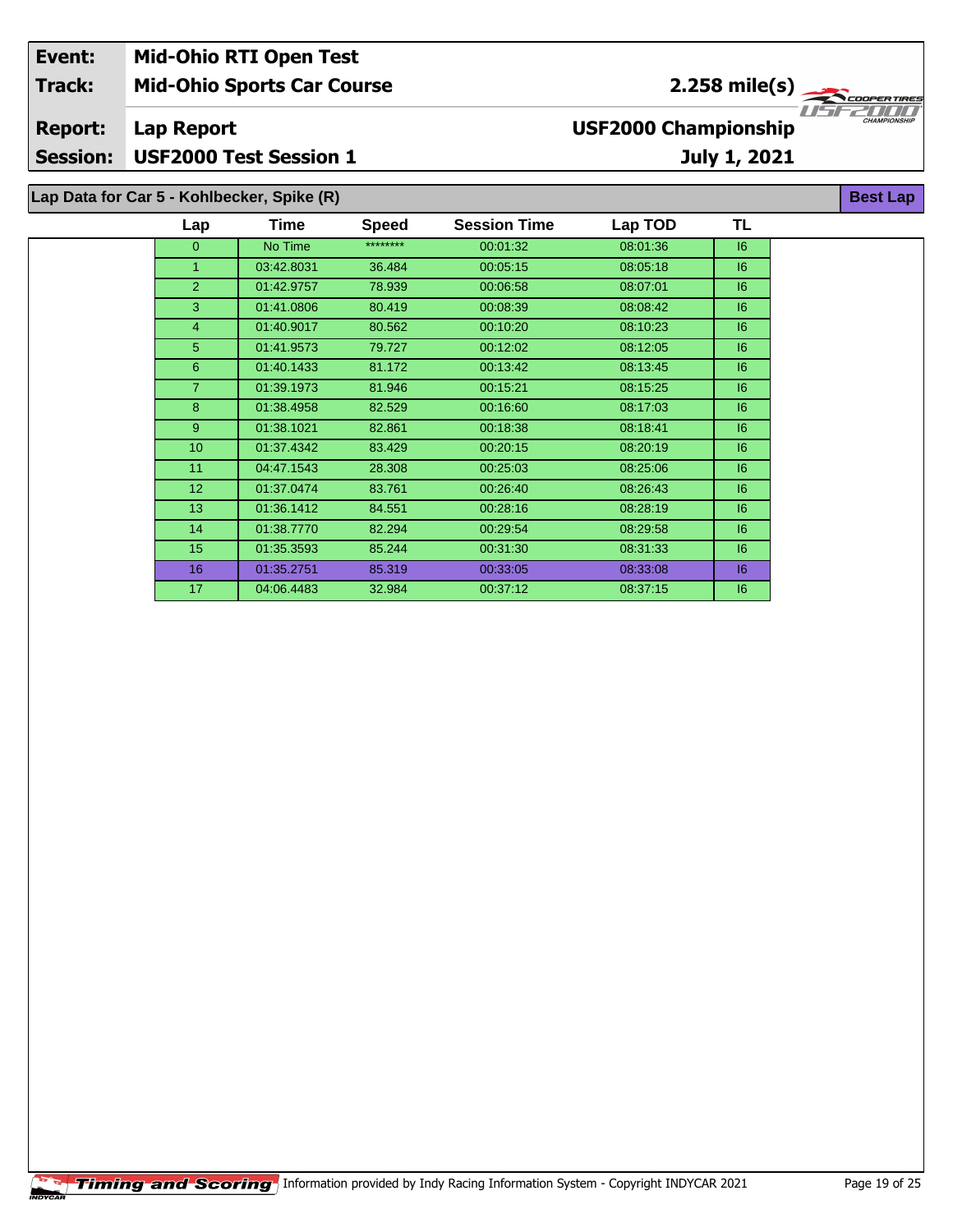| Event:          | <b>Mid-Ohio RTI Open Test</b>     |                                                               |
|-----------------|-----------------------------------|---------------------------------------------------------------|
| <b>Track:</b>   | <b>Mid-Ohio Sports Car Course</b> | $2.258 \text{ mile(s)}$                                       |
| <b>Report:</b>  | Lap Report                        | TEZTITI<br><b>CHAMPIONSHIP</b><br><b>USF2000 Championship</b> |
| <b>Session:</b> | <b>USF2000 Test Session 1</b>     | July 1, 2021                                                  |

**Lap Data for Car 7 - Hyland, Chase (R)**

| Lap | Time       | <b>Speed</b> | <b>Session Time</b> | Lap TOD  |    |
|-----|------------|--------------|---------------------|----------|----|
|     | No Time    | ********     | 00.16.11            | 08:16:15 | 16 |
|     | 02:03.4551 | 65.844       | 00:18:15            | 08:18:18 | 16 |
|     | 17:26.2472 | 7.769        | 00:35:41            | 08:35:44 | 16 |
|     | 01:56.2588 | 69.920       | 00:37:37            | 08:37:41 | 16 |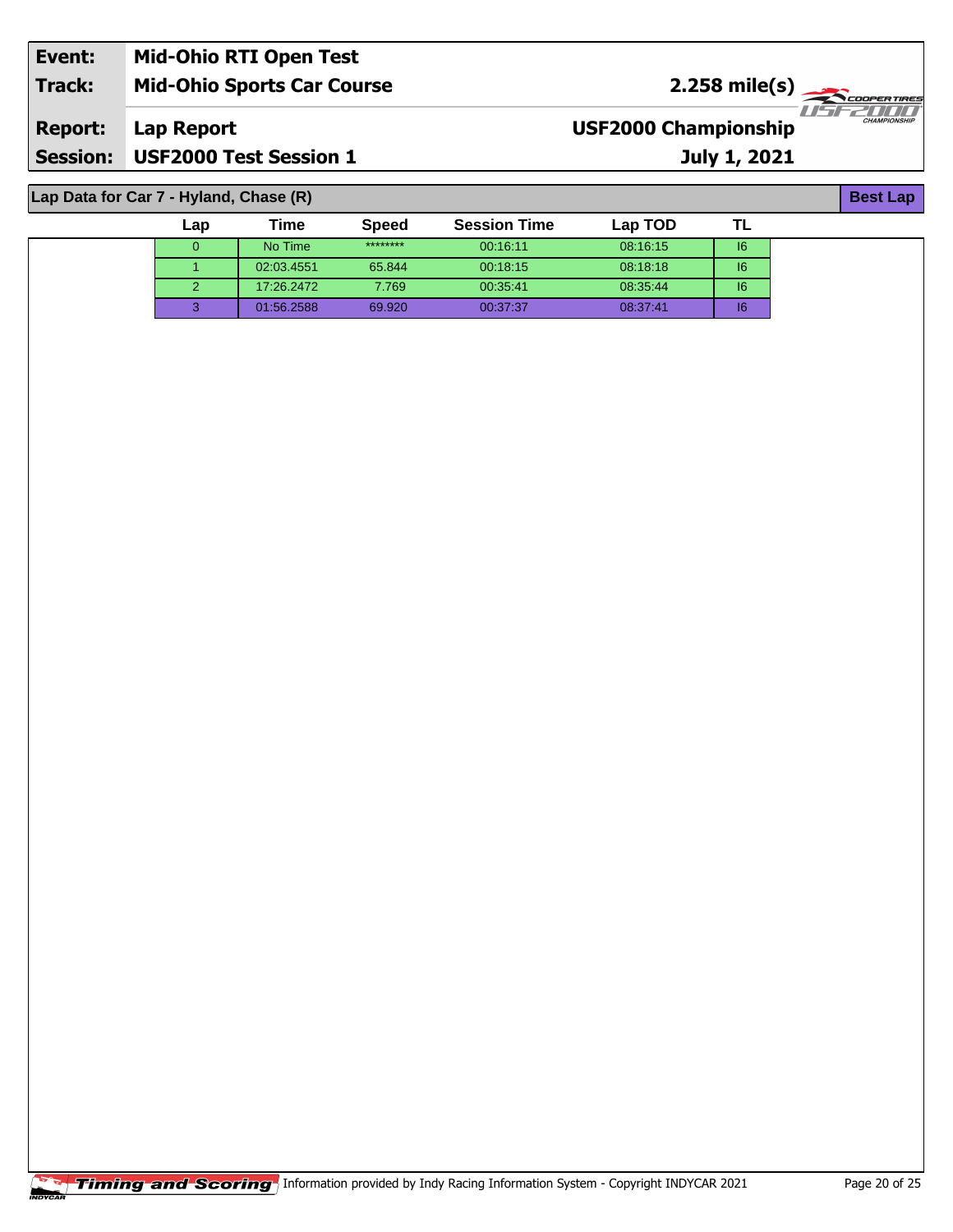| Event:          | <b>Mid-Ohio RTI Open Test</b>     |                             |                                        |
|-----------------|-----------------------------------|-----------------------------|----------------------------------------|
| Track:          | <b>Mid-Ohio Sports Car Course</b> | $2.258$ mile(s)             |                                        |
| <b>Report:</b>  | <b>Lap Report</b>                 | <b>USF2000 Championship</b> | <i>HSEZHILI</i><br><b>CHAMPIONSHIP</b> |
| <b>Session:</b> | <b>USF2000 Test Session 1</b>     | July 1, 2021                |                                        |

**Lap Data for Car 8 - Lee, Jackson (R)**

| Lap | Time       | <b>Speed</b> | <b>Session Time</b> | Lap TOD  |          |  |
|-----|------------|--------------|---------------------|----------|----------|--|
| v   | No Time    | ********     | 00:23:14            | 08:23:17 | 6        |  |
|     | 12:21.6921 | 10.960       | 00:35:36            | 08:35:39 | 6        |  |
|     | 01:58.0212 | 68,876       | 00:37:34            | 08:37:37 | чe<br>ıc |  |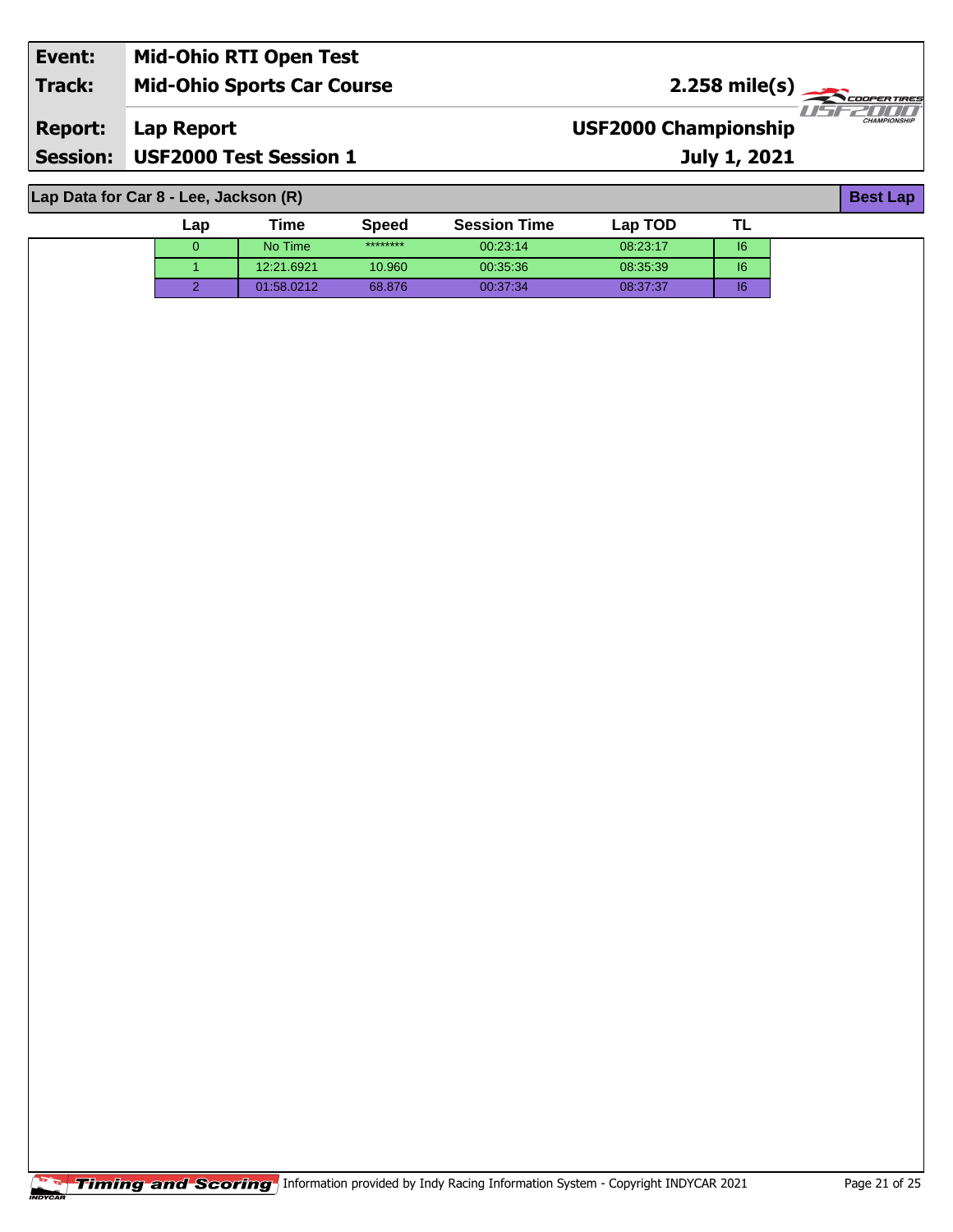| Event:          | <b>Mid-Ohio RTI Open Test</b>              |                             |                                    |
|-----------------|--------------------------------------------|-----------------------------|------------------------------------|
| <b>Track:</b>   | <b>Mid-Ohio Sports Car Course</b>          | $2.258 \text{ mile(s)}$     |                                    |
| <b>Report:</b>  | Lap Report                                 | <b>USF2000 Championship</b> | 71575317111<br><b>CHAMPIONSHIP</b> |
| <b>Session:</b> | <b>USF2000 Test Session 1</b>              | July 1, 2021                |                                    |
|                 | Lap Data for Car 9 - Vodanovich, Peter (R) |                             | <b>Best Lap</b>                    |

**| No Time** \*\*\*\*\*\*\*\* 00:22:41 08:22:44 **| I**6 12:51.3643 10.538 00:35:32 08:35:36 I6 01:49.0376 74.550 00:37:21 08:37:25 I6 01:49.3937 74.308 00:39:11 08:39:14 I6

**TL**

**Lap Time Speed Session Time Lap TOD**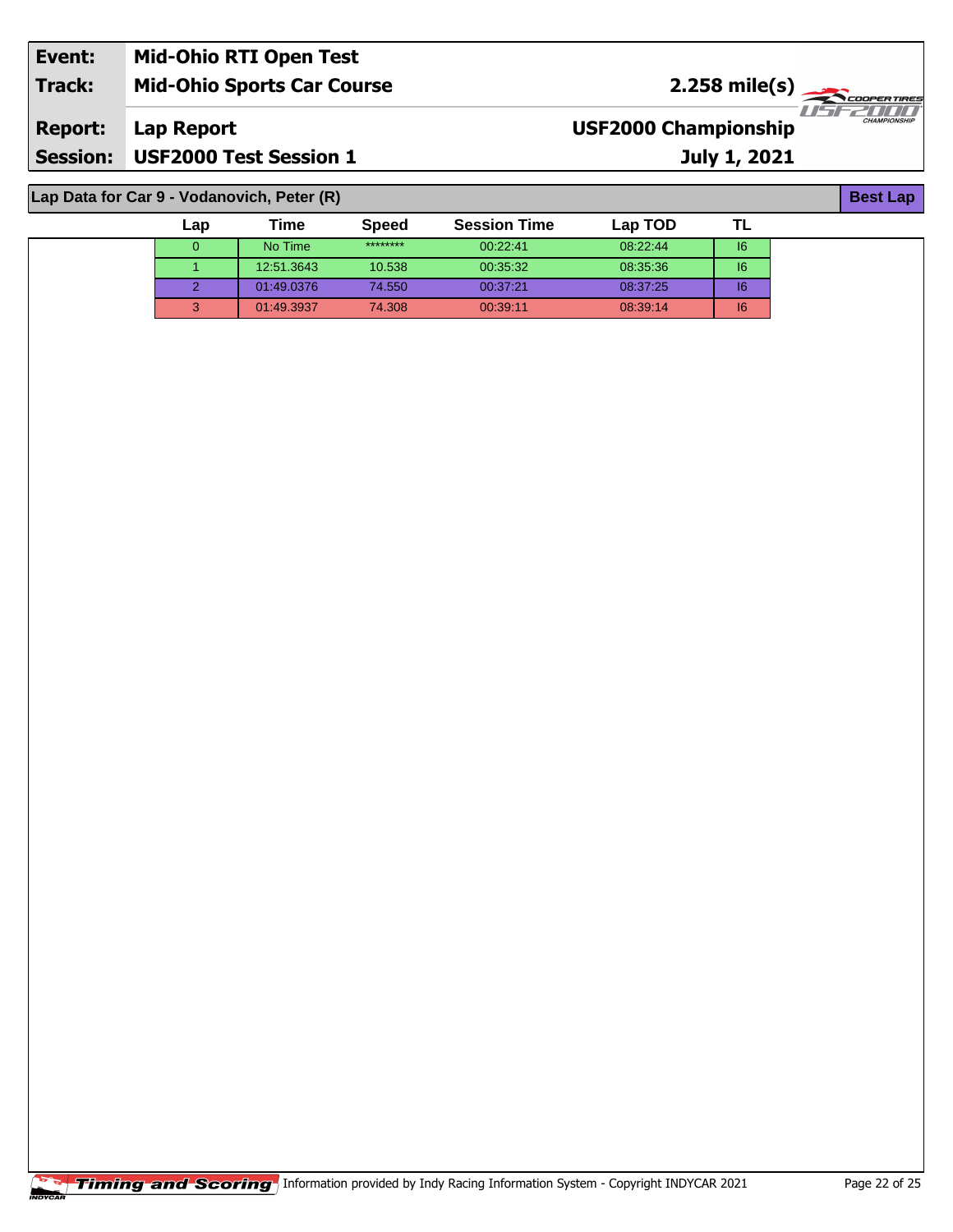| <b>Mid-Ohio RTI Open Test</b><br>Event: |                                         |      |       |                      |                             |              |                     |
|-----------------------------------------|-----------------------------------------|------|-------|----------------------|-----------------------------|--------------|---------------------|
| <b>Track:</b>                           | <b>Mid-Ohio Sports Car Course</b>       |      |       | 2.258 mile(s) $\sim$ |                             |              | <b>COOPERTIRES</b>  |
| <b>Report:</b>                          | Lap Report                              |      |       |                      | <b>USF2000 Championship</b> |              | <b>CHAMPIONSHIP</b> |
| <b>Session:</b>                         | <b>USF2000 Test Session 1</b>           |      |       |                      |                             | July 1, 2021 |                     |
|                                         | Lap Data for Car 91 - Frazer, Billy (R) |      |       |                      |                             |              | <b>Best Lap</b>     |
|                                         | 2n                                      | Tima | Snood | Session Time         | an TOD                      | ΤI           |                     |

| ********<br>No Time<br>08:08:04<br> 6 <br>$\mathbf{0}$<br>00:08:01<br>08:14:36<br>16<br>1.<br>06:31.8185<br>20.746<br>00:14:32<br>$\overline{2}$<br>01:50.5648<br>73.521<br>00:16:23<br>08:16:26<br>16<br>3<br>01:45.9097<br>00:18:09<br>08:18:12<br>16<br>76.752<br>$\overline{4}$<br>16<br>01:43.8684<br>78.261<br>00:19:53<br>08:19:56<br>5<br>01:42.8214<br>79.057<br>00:21:36<br>08:21:39<br>16<br>6<br>01:41.1279<br>80.381<br>16<br>00:23:17<br>08:23:20<br>$\overline{7}$<br>01:40.1006<br>16<br>81.206<br>00:24:57<br>08:25:00<br>8<br>01:38.5231<br>82.507<br>00:26:35<br>08:26:39<br>16<br>9<br>01:40.2119<br>81.116<br>16<br>00:28:15<br>08:28:19<br>10 <sup>1</sup><br>16<br>04.53.8281<br>27.665<br>00:33:09<br>08:33:13<br>11<br>01:37.3393<br>83.510<br>00:34:47<br>08:34:50<br> 6 <br>12 <sup>2</sup><br>01:37.0030<br>16<br>83.799<br>00:36:24<br>08:36:27<br>13<br>01:36.9468<br> 6 <br>83.848<br>00:38:01<br>08:38:04<br>14<br>01:51.7512<br>08:39:56<br>72.740<br>00:39:52<br>16 | Lap | Time | <b>Speed</b> | <b>Session Time</b> | Lap TOD | TL |
|-------------------------------------------------------------------------------------------------------------------------------------------------------------------------------------------------------------------------------------------------------------------------------------------------------------------------------------------------------------------------------------------------------------------------------------------------------------------------------------------------------------------------------------------------------------------------------------------------------------------------------------------------------------------------------------------------------------------------------------------------------------------------------------------------------------------------------------------------------------------------------------------------------------------------------------------------------------------------------------------------------|-----|------|--------------|---------------------|---------|----|
|                                                                                                                                                                                                                                                                                                                                                                                                                                                                                                                                                                                                                                                                                                                                                                                                                                                                                                                                                                                                       |     |      |              |                     |         |    |
|                                                                                                                                                                                                                                                                                                                                                                                                                                                                                                                                                                                                                                                                                                                                                                                                                                                                                                                                                                                                       |     |      |              |                     |         |    |
|                                                                                                                                                                                                                                                                                                                                                                                                                                                                                                                                                                                                                                                                                                                                                                                                                                                                                                                                                                                                       |     |      |              |                     |         |    |
|                                                                                                                                                                                                                                                                                                                                                                                                                                                                                                                                                                                                                                                                                                                                                                                                                                                                                                                                                                                                       |     |      |              |                     |         |    |
|                                                                                                                                                                                                                                                                                                                                                                                                                                                                                                                                                                                                                                                                                                                                                                                                                                                                                                                                                                                                       |     |      |              |                     |         |    |
|                                                                                                                                                                                                                                                                                                                                                                                                                                                                                                                                                                                                                                                                                                                                                                                                                                                                                                                                                                                                       |     |      |              |                     |         |    |
|                                                                                                                                                                                                                                                                                                                                                                                                                                                                                                                                                                                                                                                                                                                                                                                                                                                                                                                                                                                                       |     |      |              |                     |         |    |
|                                                                                                                                                                                                                                                                                                                                                                                                                                                                                                                                                                                                                                                                                                                                                                                                                                                                                                                                                                                                       |     |      |              |                     |         |    |
|                                                                                                                                                                                                                                                                                                                                                                                                                                                                                                                                                                                                                                                                                                                                                                                                                                                                                                                                                                                                       |     |      |              |                     |         |    |
|                                                                                                                                                                                                                                                                                                                                                                                                                                                                                                                                                                                                                                                                                                                                                                                                                                                                                                                                                                                                       |     |      |              |                     |         |    |
|                                                                                                                                                                                                                                                                                                                                                                                                                                                                                                                                                                                                                                                                                                                                                                                                                                                                                                                                                                                                       |     |      |              |                     |         |    |
|                                                                                                                                                                                                                                                                                                                                                                                                                                                                                                                                                                                                                                                                                                                                                                                                                                                                                                                                                                                                       |     |      |              |                     |         |    |
|                                                                                                                                                                                                                                                                                                                                                                                                                                                                                                                                                                                                                                                                                                                                                                                                                                                                                                                                                                                                       |     |      |              |                     |         |    |
|                                                                                                                                                                                                                                                                                                                                                                                                                                                                                                                                                                                                                                                                                                                                                                                                                                                                                                                                                                                                       |     |      |              |                     |         |    |
|                                                                                                                                                                                                                                                                                                                                                                                                                                                                                                                                                                                                                                                                                                                                                                                                                                                                                                                                                                                                       |     |      |              |                     |         |    |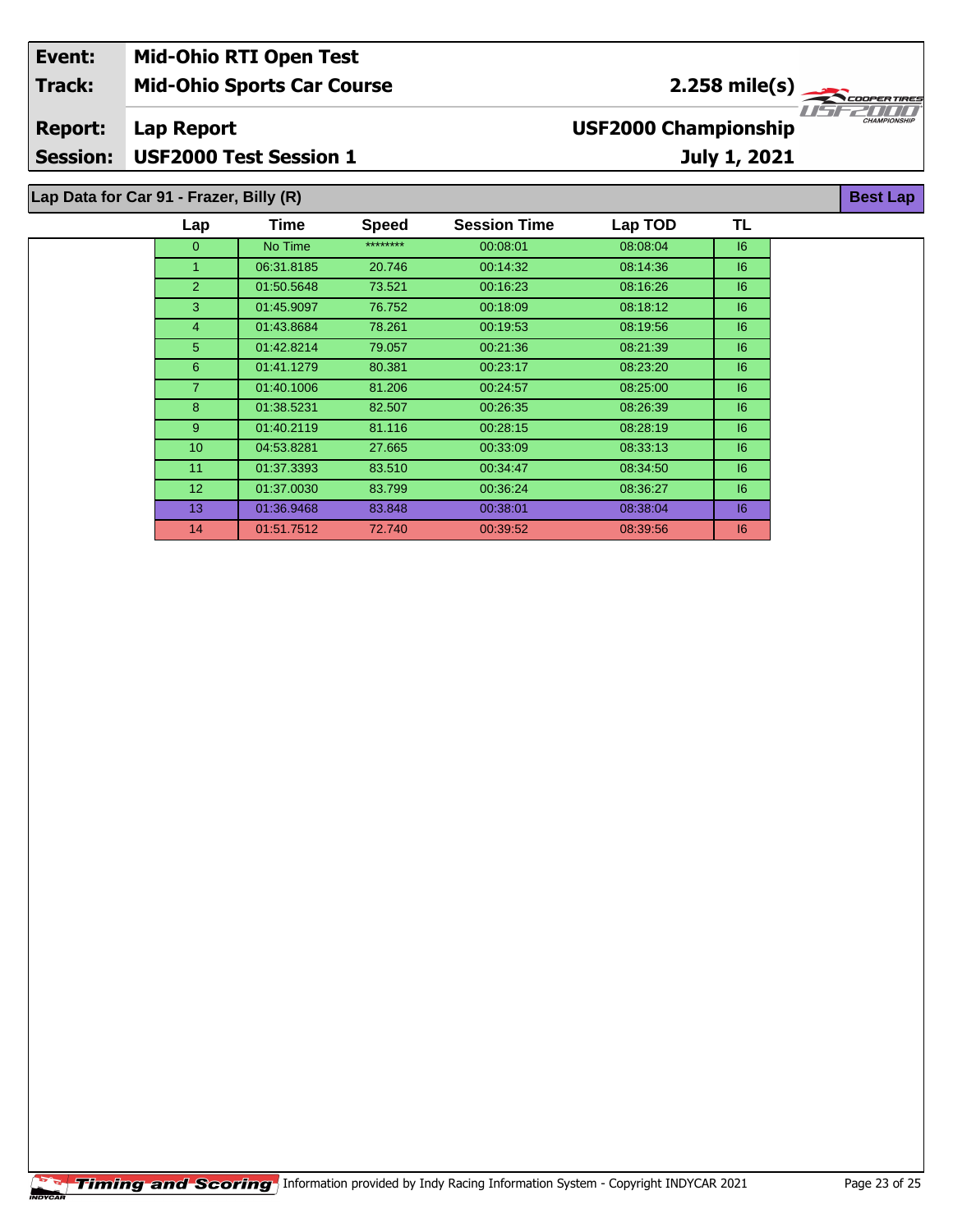| Event:          | <b>Mid-Ohio RTI Open Test</b>     |                                                                  |
|-----------------|-----------------------------------|------------------------------------------------------------------|
| <b>Track:</b>   | <b>Mid-Ohio Sports Car Course</b> | $2.258 \text{ mile(s)}$                                          |
| <b>Report:</b>  | Lap Report                        | 'Ustradion<br><b>CHAMPIONSHIP</b><br><b>USF2000 Championship</b> |
| <b>Session:</b> | <b>USF2000 Test Session 1</b>     | <b>July 1, 2021</b>                                              |

## **Lap Data for Car 92 - Round-Garrido, Matt**

| Lap           | Time       | <b>Speed</b> | <b>Session Time</b> | Lap TOD  |    |
|---------------|------------|--------------|---------------------|----------|----|
|               | No Time    | ********     | 00:08:58            | 08:09:01 | 16 |
|               | 16:49.1634 | 8.055        | 00:25:47            | 08:25:50 | 16 |
| $\mathcal{P}$ | 01:40.2714 | 81.068       | 00:27:27            | 08:27:30 | 16 |
| 3             | 01:38.8444 | 82.238       | 00:29:06            | 08:29:09 | 16 |
| 4             | 01:39.0441 | 82.073       | 00:30:45            | 08:30:48 | 16 |